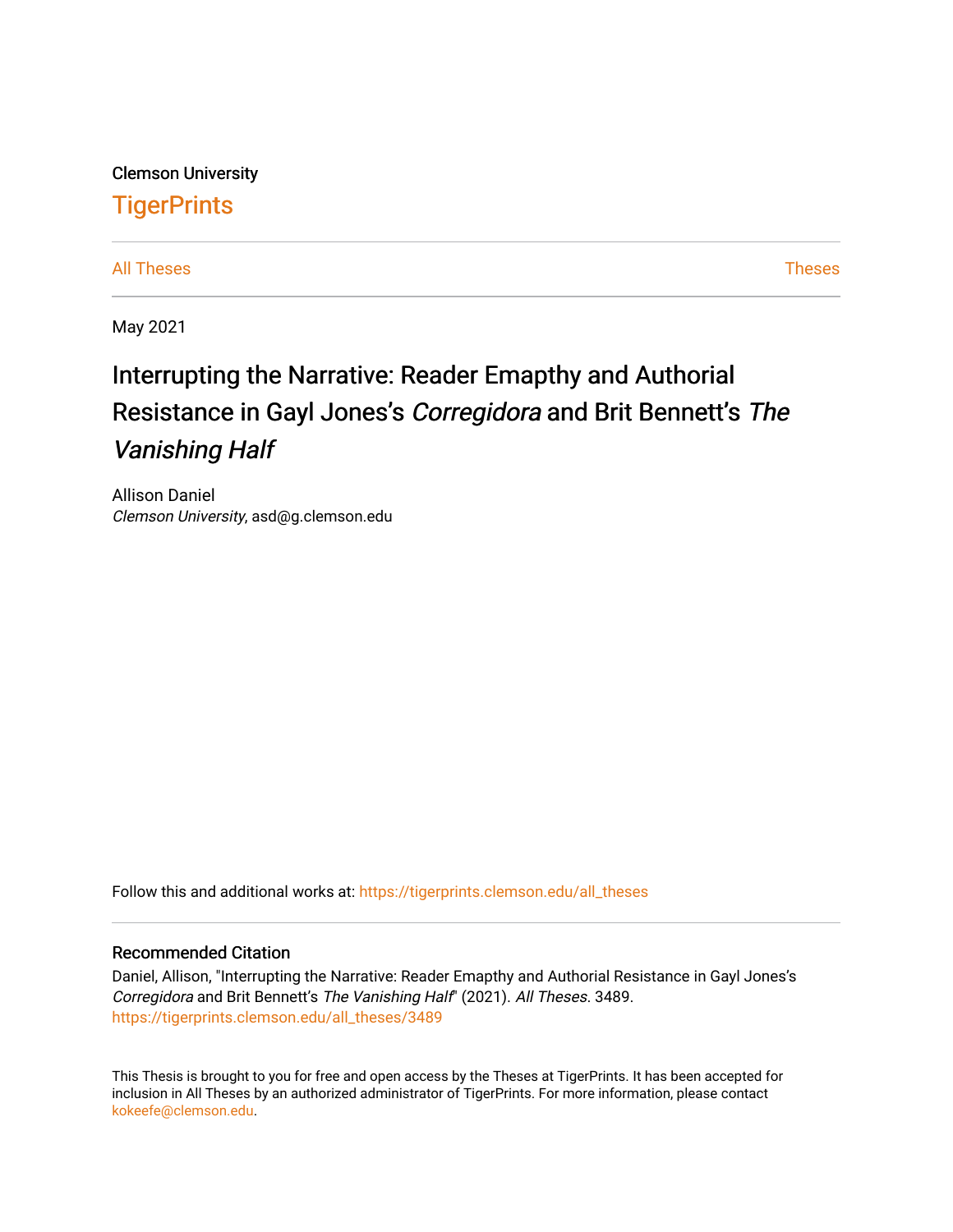## INTERRUPTING THE NARRATIVE: READER EMAPTHY AND AUTHORIAL RESISTANCE IN GAYL JONES'S *CORREGIDORA* AND BRIT BENNETT'S *THE VANISHING HALF*

A Thesis Presented to the Graduate School of Clemson University

In Partial Fulfillment of the Requirements for the Degree Master of Arts English

> by Allison Summer Daniel May 2021

Accepted by: Dr. Cameron Bushnell, Committee Chair Dr. Maya Hislop Nic Brown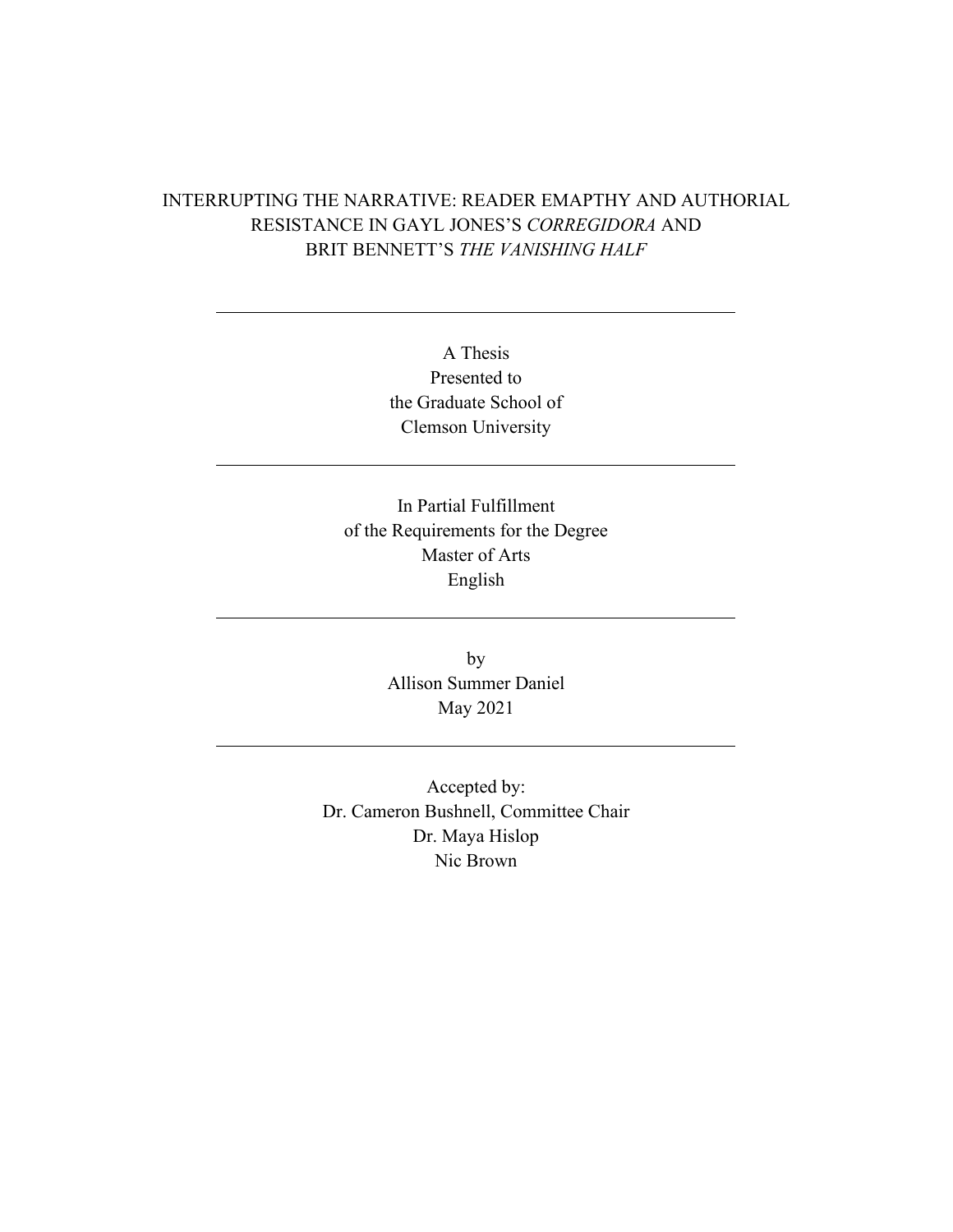#### ABSTRACT

In recent years, there has been a conversation about whether or not narrative theory, and particularly narratology, are fields that are worth pursuing in the modern academy. With narrative theory's intense focus on categories and binaries, it has fallen out of fashion as fields such as feminism and queer studies have begun to grow rapidly and expose the fluidity of these categories. Theorists such as Robyn Warhol and Susan Lanser have strived to find ways that narrative theory can co-exist and even enrich these newer fields of study while simultaneously learning from them. In this essay, I suggest that one of the ways narrative theory can continue to offer contributions to a variety of fields is through the study of narrative form as it relates to narrative empathy in both lyrical and legal subjects. Through close examinations of two novels written by Black women, *Corregidora* by Gayl Jones and *The Vanishing Half* by Britt Bennett, I hope to show that studying narratives in a formulaic way can still offer insights outside the rigid categories of traditional narratology and that these examinations can help bolster positive representation of marginalized groups in popular narratives.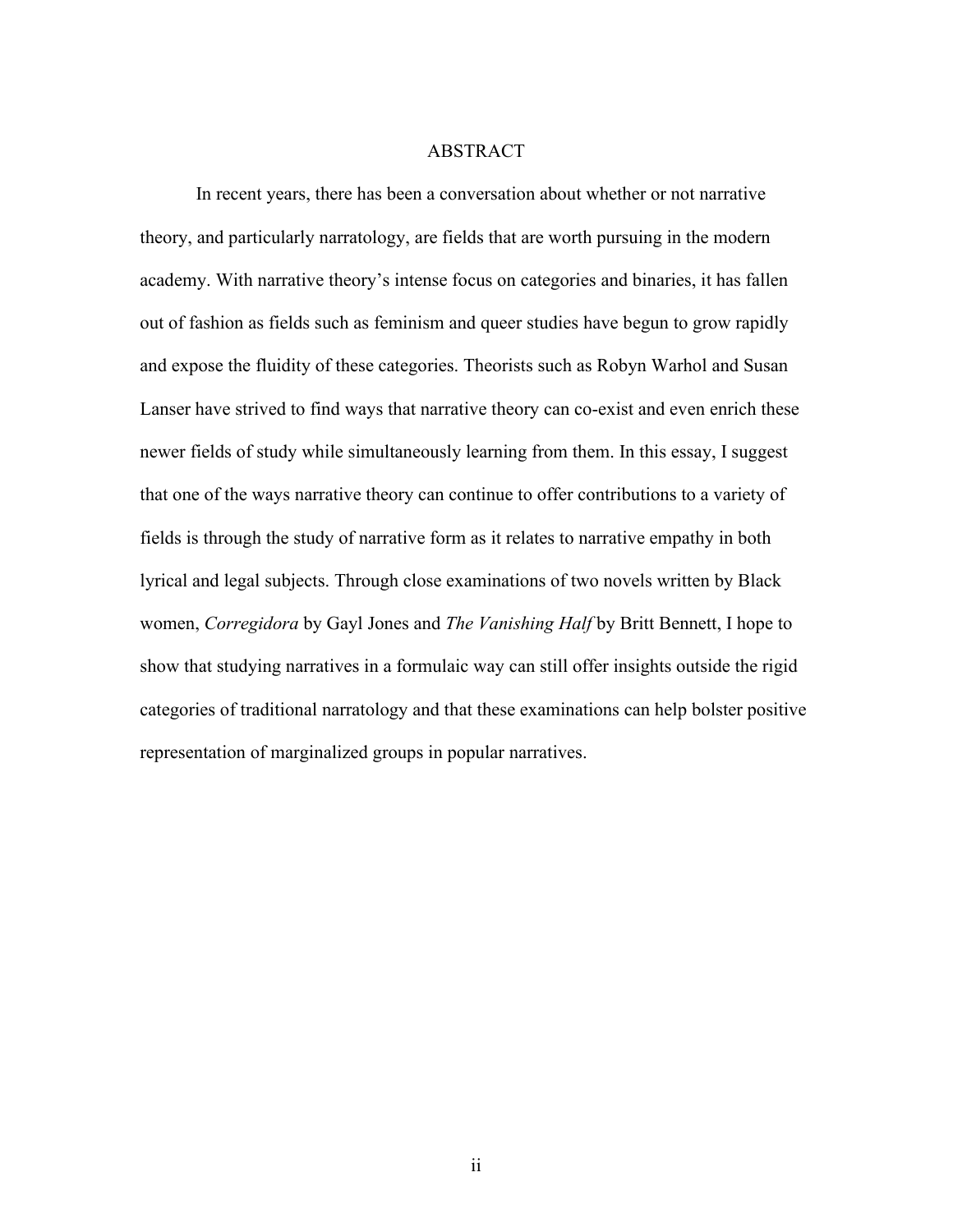### DEDICATION

To Lily, my constant in the chaos. Her faith in me is eternally unyielding, and without her continual encouragement and love, this manuscript might not exist.

To Eli and Emily, my eternal source of joy and motivation. May you conquer all of life's challenges and never stop pursuing your dreams.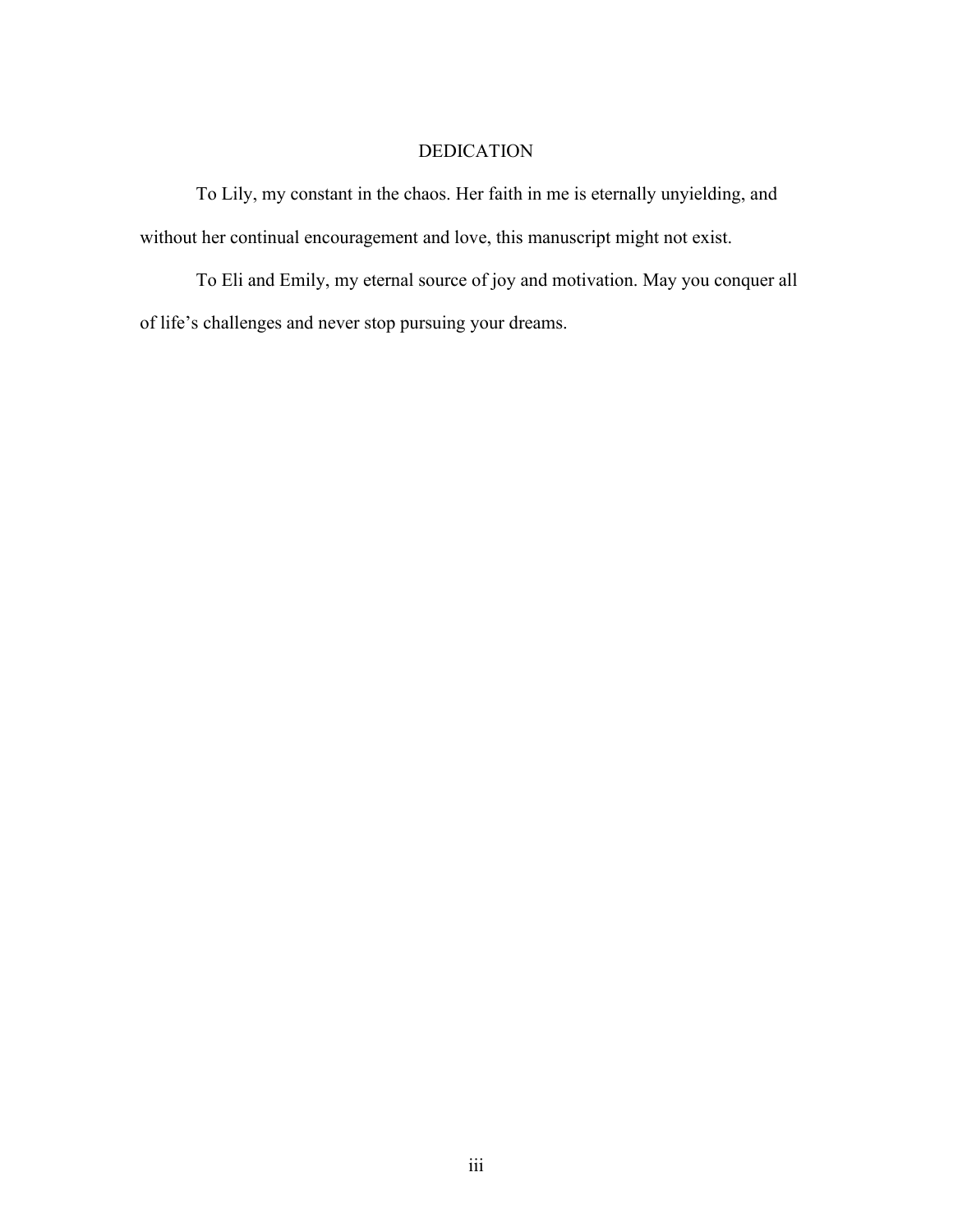#### ACKNOWLEDGEMENTS

Dr. Cameron Bushnell worked tirelessly for months helping me turn an idea I wasn't sure was worth pursuing into a completed manuscript. Throughout the process, she was an invaluable mentor who both challenged and reassured me at every turn. Without her thoughtful guidance and probing questions, this project might not have made it to this point. Likewise, Dr. Maya Hislop and Nic Brown both helped stoke the flames of my interest in this topic, and I thank them for their investment in this manuscript.

I would also be remiss to not thank my family who have offered endless support in my return to graduate school and have lent a shoulder to cry on or an ear to listen whenever I needed it.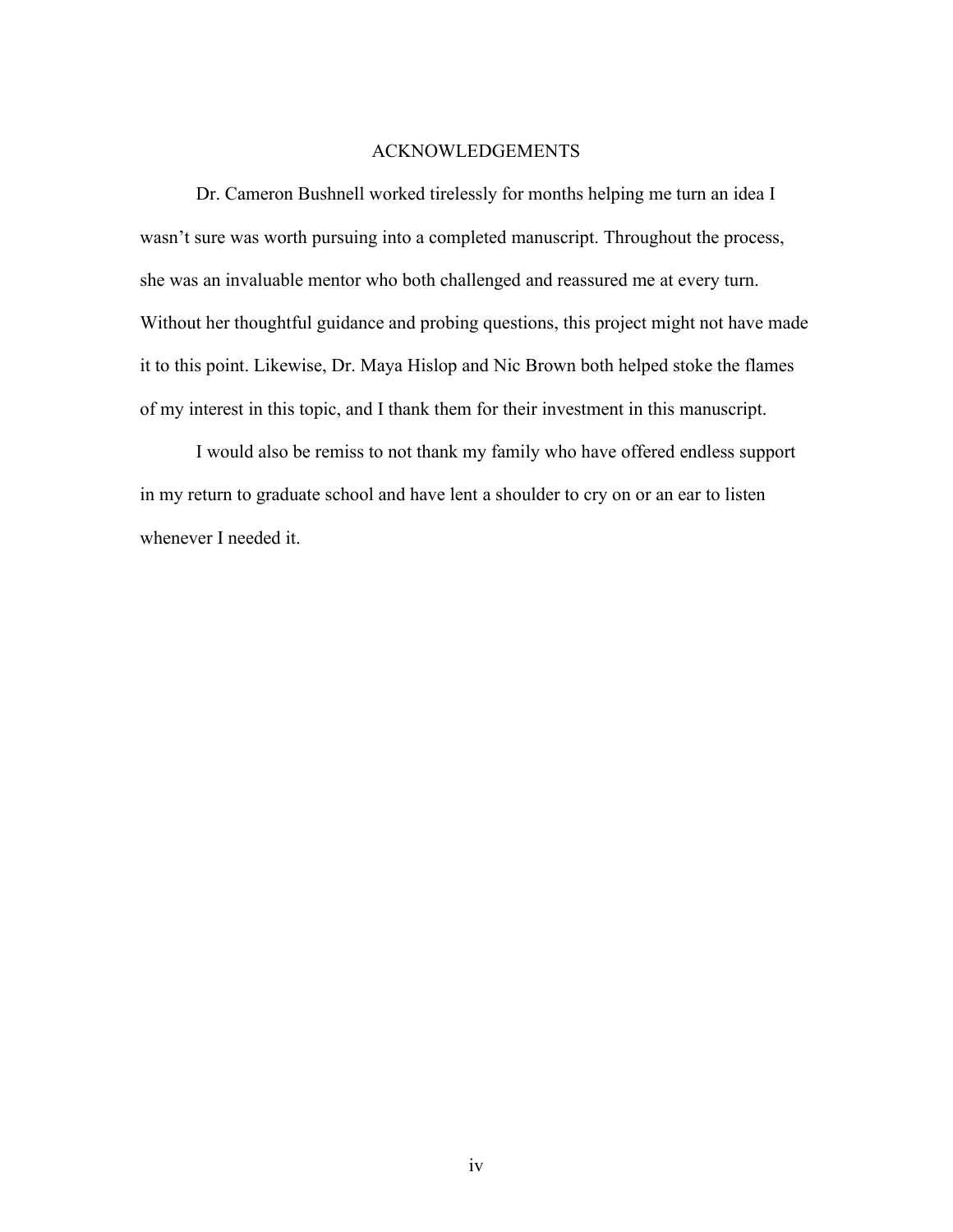## TABLE OF CONTENTS

| Page                                                      |  |
|-----------------------------------------------------------|--|
|                                                           |  |
|                                                           |  |
|                                                           |  |
|                                                           |  |
|                                                           |  |
|                                                           |  |
|                                                           |  |
|                                                           |  |
| DISTANCE AND APATHY IN BENNETT'S MODERN PASSING NOVEL  15 |  |
| APATHETIC NARRATION OF TRAUMA IN THE VANISHING HALF21     |  |
|                                                           |  |
|                                                           |  |
|                                                           |  |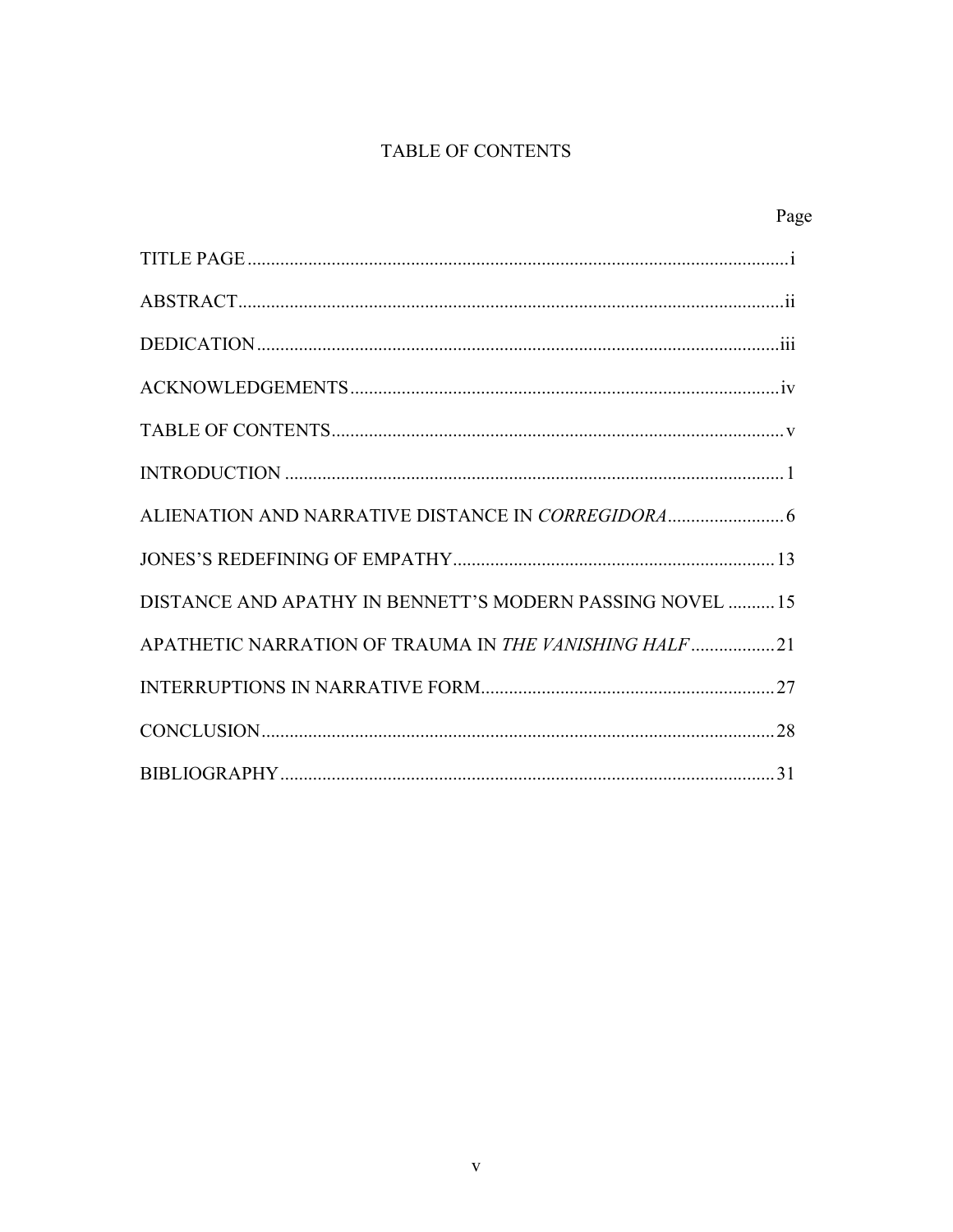#### INTRODUCTION

Narratives have always served a critical function in society, and while the form and content of those stories might have changed, that primary function has not. Stories help people learn about and cope with the world around them and their own personal experiences. Specifically, literature and storytelling are often devices used in an attempt to understand and unpack traumatic moments. It is no coincidence that Sigmund Freud often used literature as a way to illustrate his theories, especially the ones relating to trauma. As trauma theorist Cathy Caruth states, "literature, like psychoanalysis, is interested in the complex relation between knowing and not knowing. And it is, indeed at the specific point at which knowing and not knowing intersect that the language of literature and the psychoanalytic theory of traumatic experience precisely meet" (Caruth 3). However, not all trauma is created equal, and neither is all literature. While traditional narrative theorists might have us believe that some stories are "universal" and can be extrapolated to apply to an array of situations and people, the fact remains that especially in America—both literary studies and psychoanalytic studies have traditionally revolved around the experiences of middle- and upper-class white men. This not only creates problems in terms of representation, but it also impacts the way audiences approach a text that does not meet these normative criteria. Audience expectations that narratives are meant to be a tool to create understanding and that they can be stand-ins for a multitude of identities and experiences proves harmful when we start talking about narratives written by minority authors.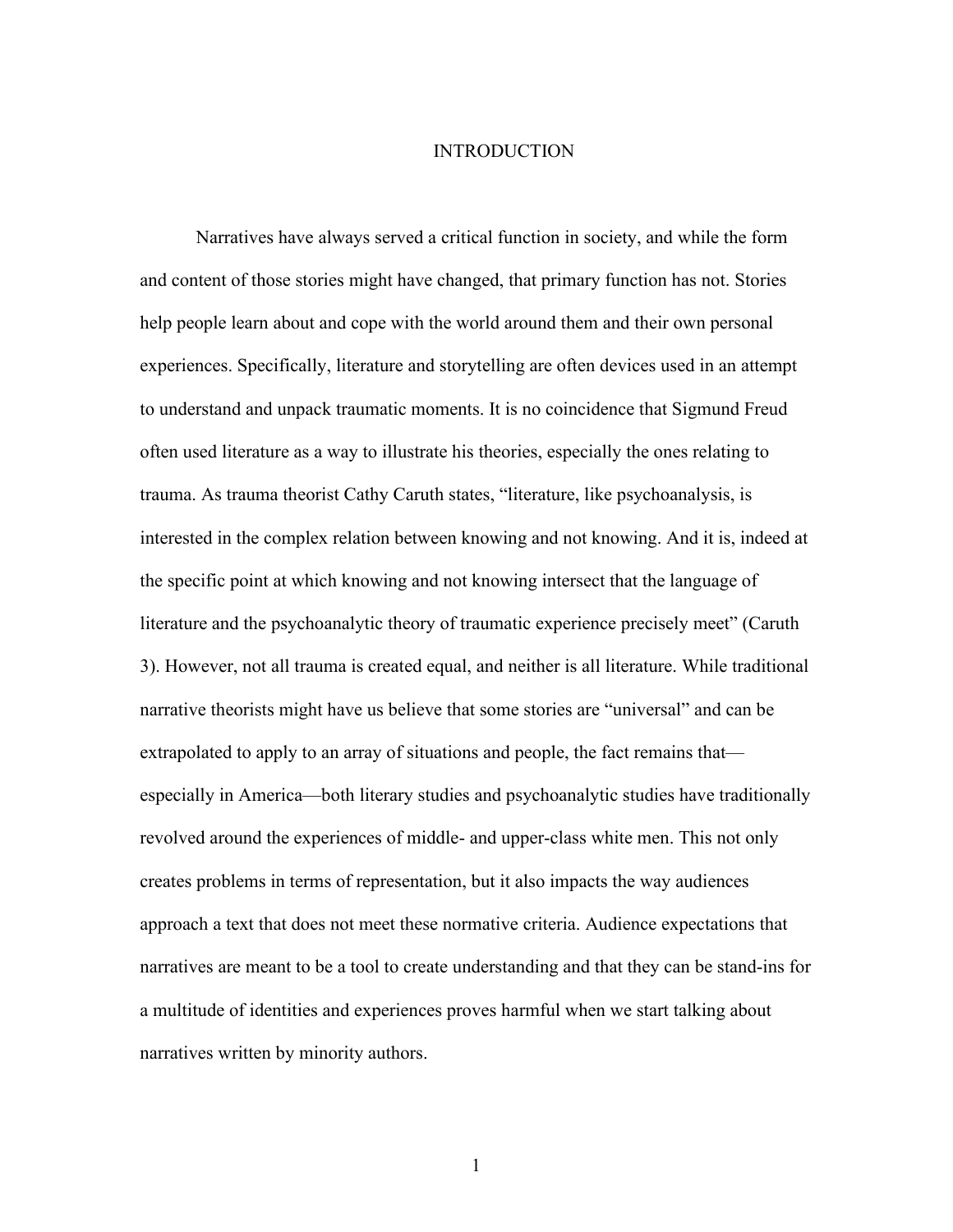This paper will specifically focus on two novels written by Black women, and it will strive to examine how these narratives both continue the tradition of linking narratives and trauma while also resisting a type of understanding/universalism that erases the very specific traumas Black women have faced in an American context. These novels, *Corregidora* by Gayl Jones and *The Vanishing Half* by Britt Bennett, take on very different narrative styles and subject matters, but they each offer an interesting case study in the ways Black female authors elect to represent racial traumas through storytelling. Written nearly a half century apart, these novels both problematize traditional narrative theory as it relates to point-of-view and reader engagement, and they each create a unique resistance to reader understanding. While the very categories of reader and audience are by nature ambiguous, all writers begin their projects with an imagined audience in mind and either consciously or subconsciously make decisions based on that audience's perceived knowledge, values, and experiences (McDowell 34). Even though we cannot be sure who the imagined audience was for Jones or Bennett, the very nature of the fact that they published at major trade presses in the United States means the majority of their readership is white and middle-class, and for the purposes of this examination, the terms reader and audience will refer to that group unless otherwise specified. By examining these novels through the lenses of both traditional narrative theory and Black feminism, we can gain some useful knowledge about the relationship between racial trauma and narrative and utilize that knowledge to help encourage more positive representation in popular narrative. In the vein of examining these novels through a narratological lens, there will be a focus on narrative form as opposed to content. While the plots play a role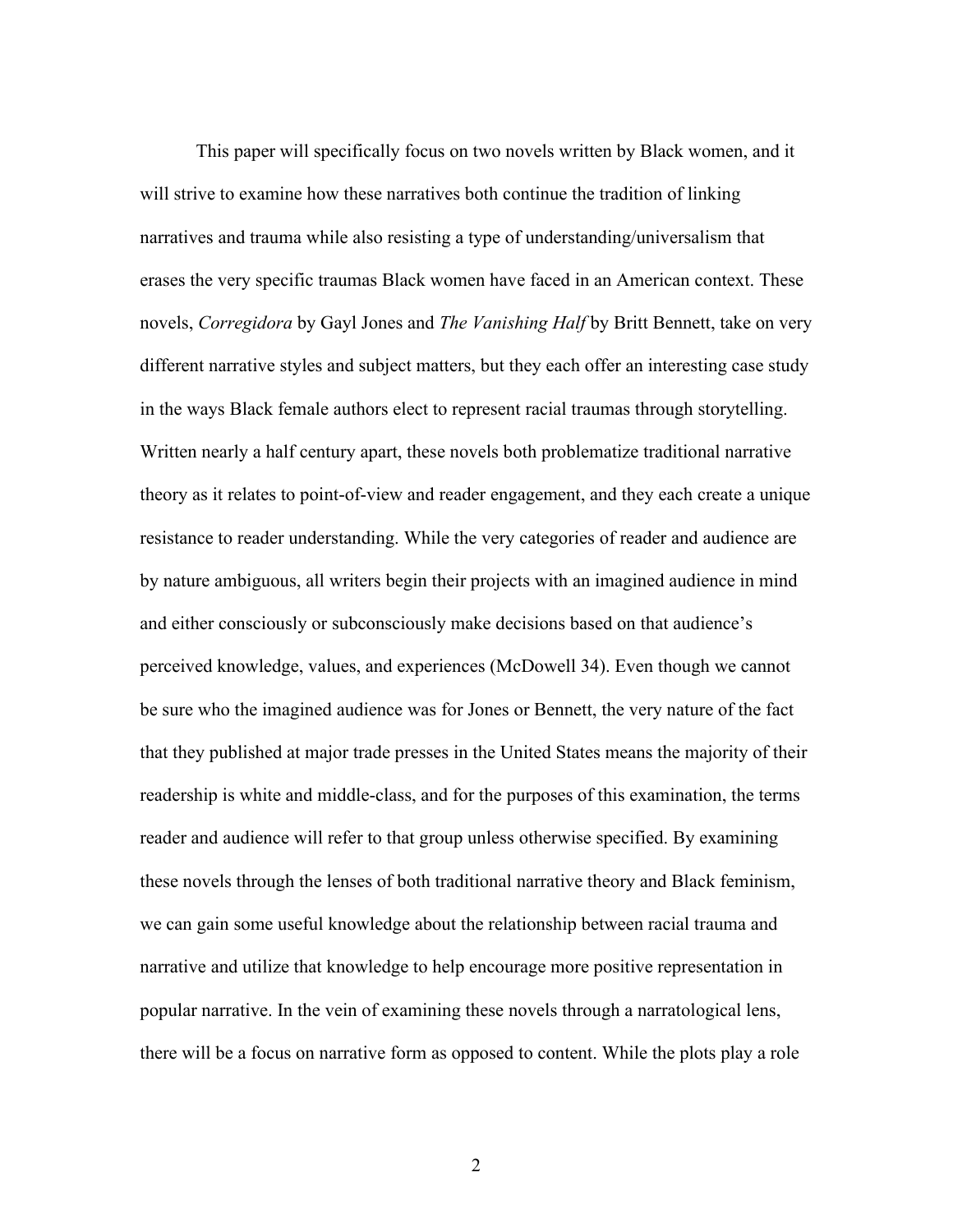in understanding the novels fully, we will find much more useful information in the techniques these authors use to narrate their stories.

In traditional narratives, authors exploit the reader's desire for an emotional connection to the characters in the story, thus creating narrative empathy and reader engagement. Authors like Jones and Bennett, however, foreclose the possibility of that connection through the way they narrate their novels in an effort to stop any universalizing identification that would erase the nuanced aspects of their characters' identities. Narrative empathy is one of narratology's most contested terms, but put simply, it involves "the sharing of feeling and perspective-taking induced by reading, viewing, hearing, or imagining narratives of another's situation and condition" (Keen 124). By default, this sharing of feeling and perspective establishes an investment in the text and is seen as one of the main elements to prompt a reader to continue reading. While these connections are varied and established in numerous ways, one of the most common and readily talked about ways is through point-of-view and access to a character's inner consciousness. Through establishing that bond, the reader is granted access to the thoughts and emotions of the focal character(s) which makes it easier to become invested. The different types of point-of-view and focalization have been tirelessly catalogued by narrative theorists, and while they are different in their construction and effect, all of them strive to imitate, in varying degrees, real life conversation and connection. Even the most fantastical texts rely on the same basic principles of realistic conversation.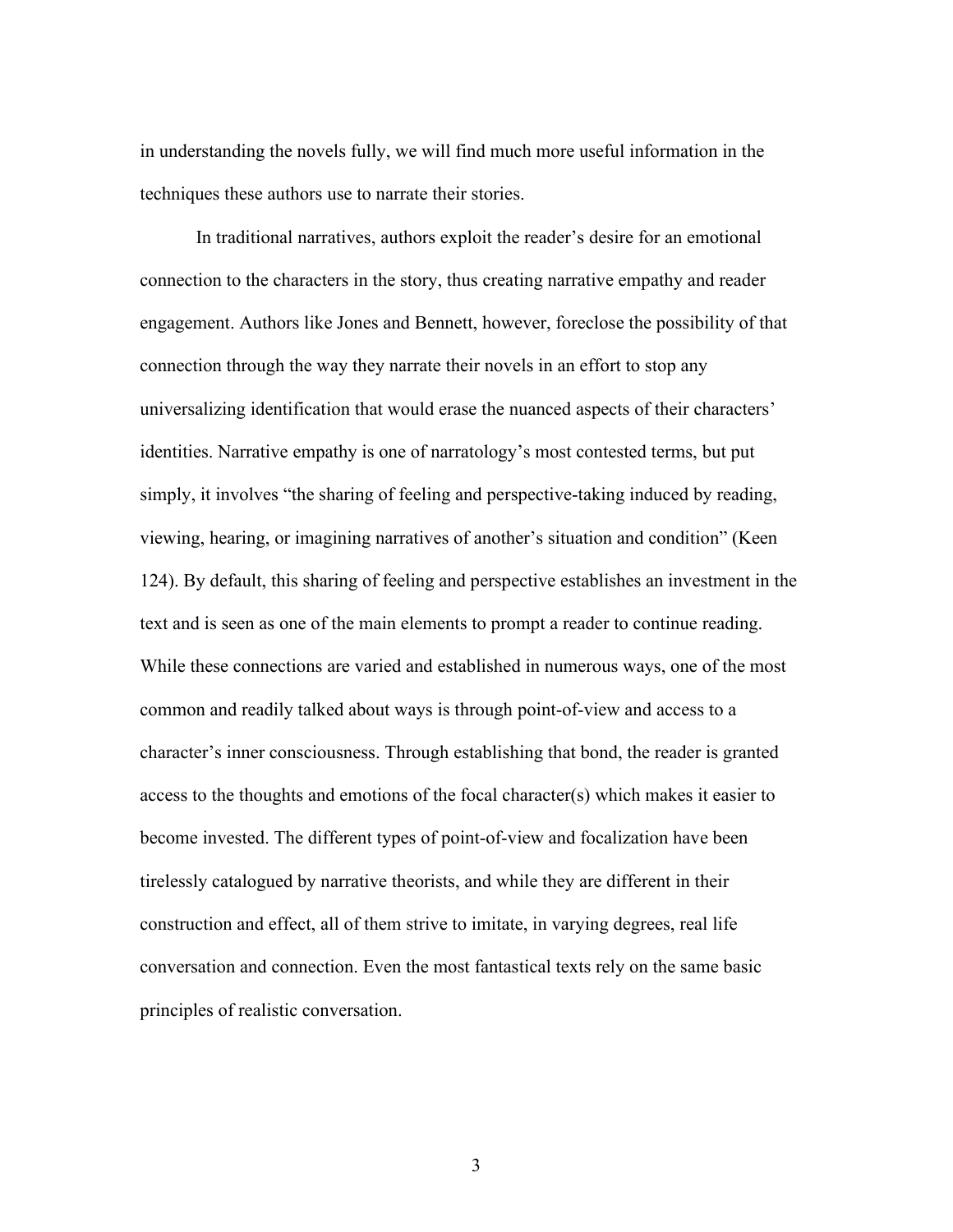What traditional narrative theory doesn't account for is the idea that some texts, especially racialized texts that are dealing with issues specific to a certain identity group, might want to resist this emotional connection and sense of understanding. Even though Judith Butler never directly uses the term "empathy" in *Giving an Account of Oneself*, she does speak about the harms that can be caused by forcing a subject to "tell in story form the reasons why his or her life has taken the path it has" and that doing so privileges a seamless story above a truth of person that "might well become more clear in moments of interruption, stoppage, open-endedness—in enigmatic articulations that cannot easily be translated to narrative form (64). I disagree with Butler slightly here and suggest that these moments can be found in narrative form, as we will see with Jones and Bennett. While these novels are still written to be consumed, they aren't meant to serve as a shared catharsis, and as Butler notes, they are concerned less with a seamless story than in offering up a type of truthful representation of their characters as a whole. This attention to form and narrative devices is the foundation of what narrative theory can still offer to other fields of study in the modern academy.

It is important here to note that not all women of color authors strive to break this empathetic bond between reader and character. For example, many Black female writers of the 1970s wanted to capitalize on empathetic understanding as a way to form a cohesive group of Black women across many different ethnic and national borders through shared experiences<sup>[1](#page-9-0)</sup> (Kim 154). However, as many theorists interested in

<span id="page-9-0"></span><sup>&</sup>lt;sup>1</sup> Sue Kim analyzes works by Anita Desai, Buchi Emescheta, Bessie Head, Merle Hodge, Maxine Hong Kingston, and Toni Morrison to illustrate her ideas of empathy-based group creation.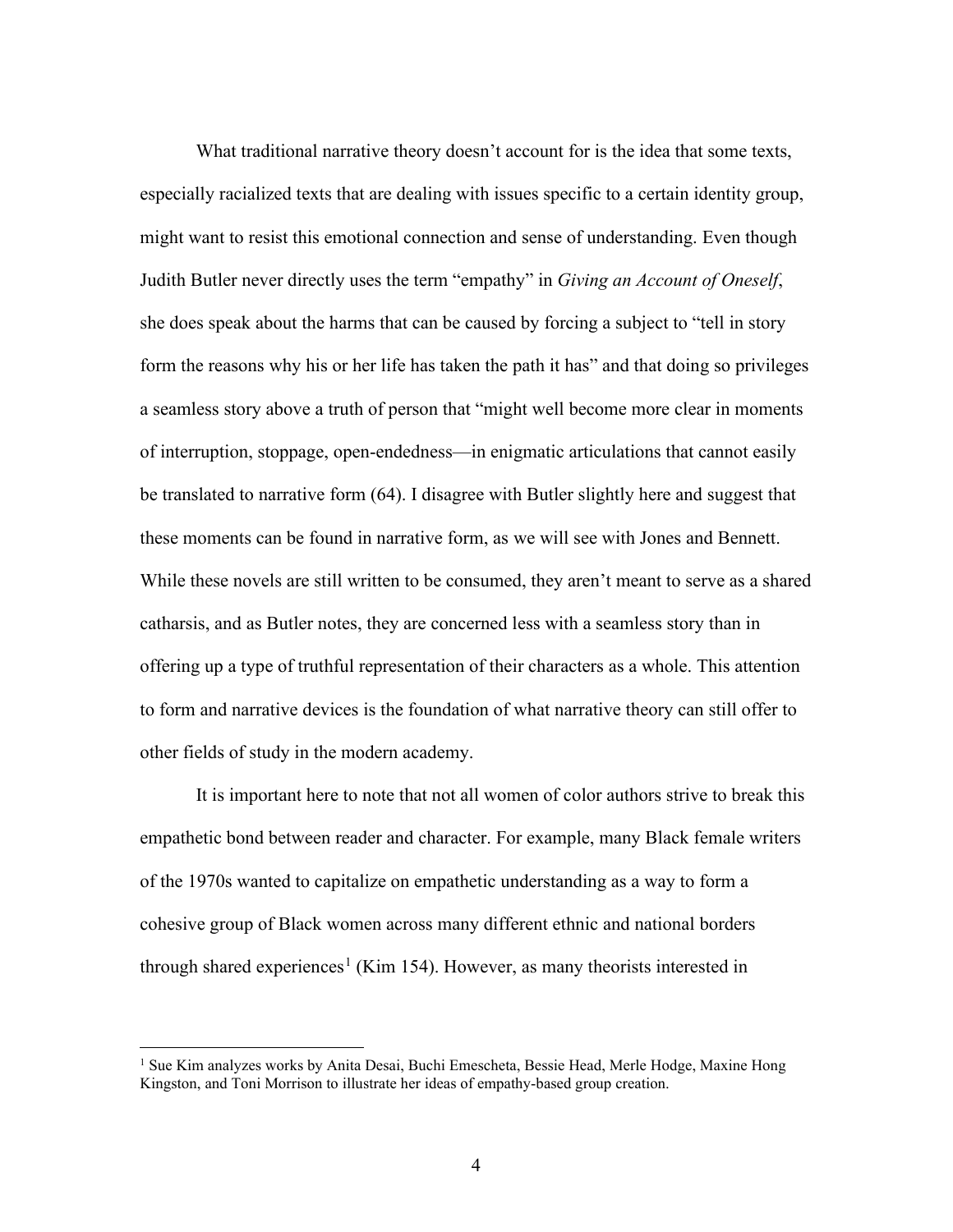narrative empathy have pointed out, there is a disconnect between empathy toward a lyrical subject (such as the ones illustrated by Kim's analysis of these authors) and empathy and understanding of a legal subject. While there may never be a definitive answer as to whether narratives can directly create real-world change, authors like Bennett and Jones are attempting to break from the establishment of a connection based solely on the lyrical subject in order to put the emphasis on the legal subjects their characters represent. They do this primarily by eliminating the crux of typical narrative empathy—a sense of personal connection to the main character(s).

For purposes of this examination, I will be using the definition of aesthetic empathy offered by Keen in "Intersectional Narratology in the Study of Empathy." Keen, elaborating on psychologist C. Daniel Batson's theories of empathy, describes aesthetic empathy as a fusion of subject and object (130). This conflation has a tendency to erase the subject of the text and replace any differences between them and the reader with only the shared feelings of hurt/loss/joy/etc. It is this very concept of erasure that authors like Jones and Bennett are actively working to counter. Instead of allowing their readers to experience the emotions of their characters in moments of high drama throughout the text, Bennett and Jones work to keep the reader on the outside of those moments as a way to asserting that the reader is unable to fully know or understand the characters' feelings and experiences. One of the only ways this resistance has been discussed in narrative theory is through slave narratives, and Robyn Warhol's work on the subject disrupts much of the standing scholarship on point-of-view. In "'Reader, Can You Imagine? No, You Cannot': The Narratee as Other in Harriet Jacobs's Text," Warhol asserts that in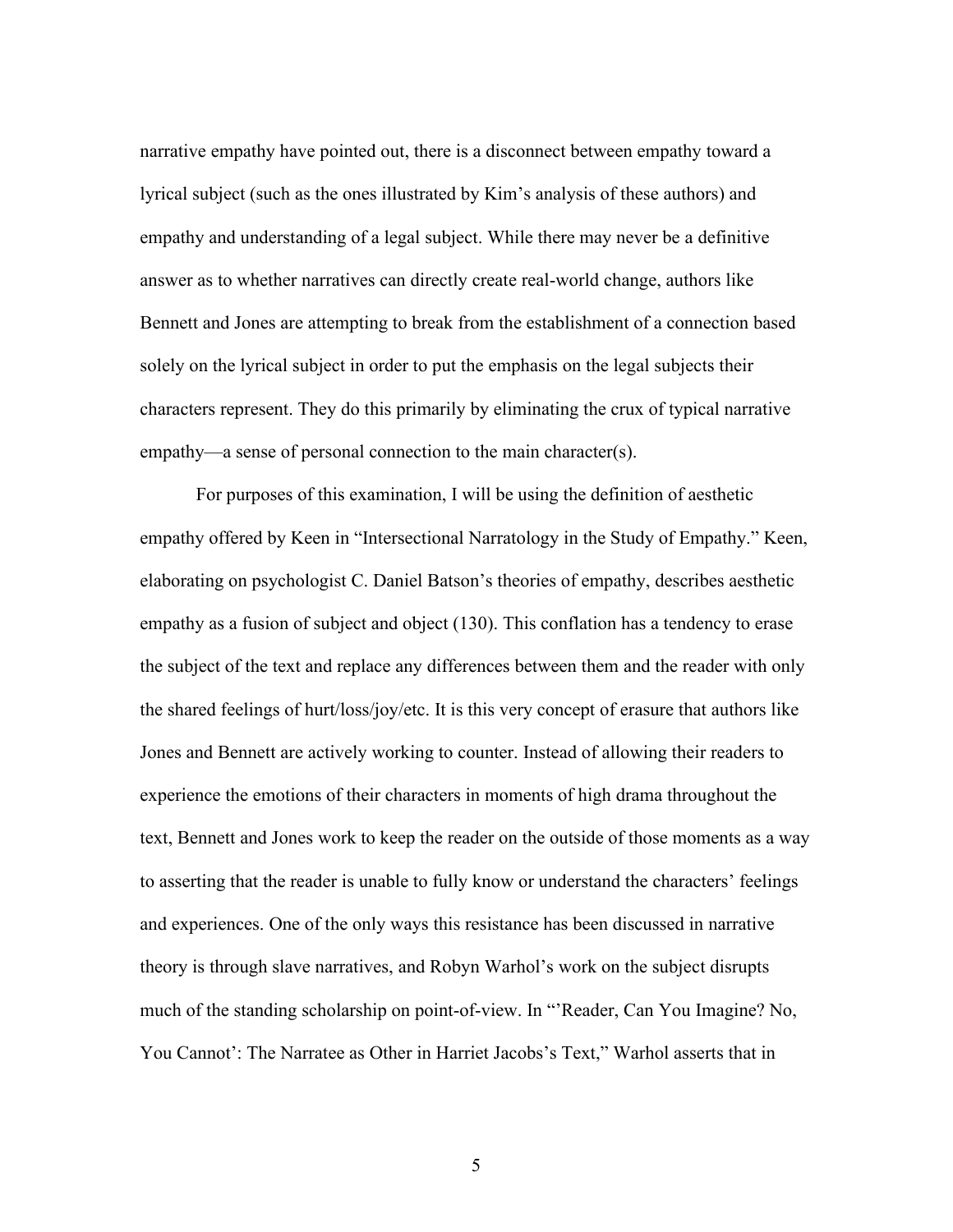slave narratives the logic becomes "because you have not seen/done/lived what I have, you *cannot* feel the same way I feel" (65). While not traditional slave narratives, this same concept of resistance shows itself in both *Corregidora* and *The Vanishing Half* through the form of the texts and the authors' choice of narrative techniques*.*

#### ALIENATION AND NARRATIVE DISTANCE IN *CORREGIDORA*

Much debate has been had by scholars about how to classify Gayl Jones's *Corregidora*—and answers range from a blues novel to a queer text. Regardless of how it is classified, *Corregidora* begins to problematize our traditional concepts of narrative from the first page. Our narrator, who isn't identified with a name for several pages, opens the story talking about her marriage to her husband, Mutt, and the marital problems that stem from her desire to continue singing at a local bar. There is an instant familiarity between the narrator and the reader—though that doesn't last for long—as if Ursa is retelling the story to a friend who is already partially aware of her life. This sense of kinship between reader and narrator is not an uncommon phenomenon in narratives, and for those who want to identify *Corregidora* as a quasi-slave narrative, this type of audience address is further proof. While Ursa never directly references the reader through the use of second person pronouns, the awareness of the fact that she is narrating this story to someone else qualifies this narration as "engaging," to use Warhol's terminology. Warhol sets up a binary between a feminine engaging narrator—who uses direct address to enforce realism and encourage emotional engagement between the reader and the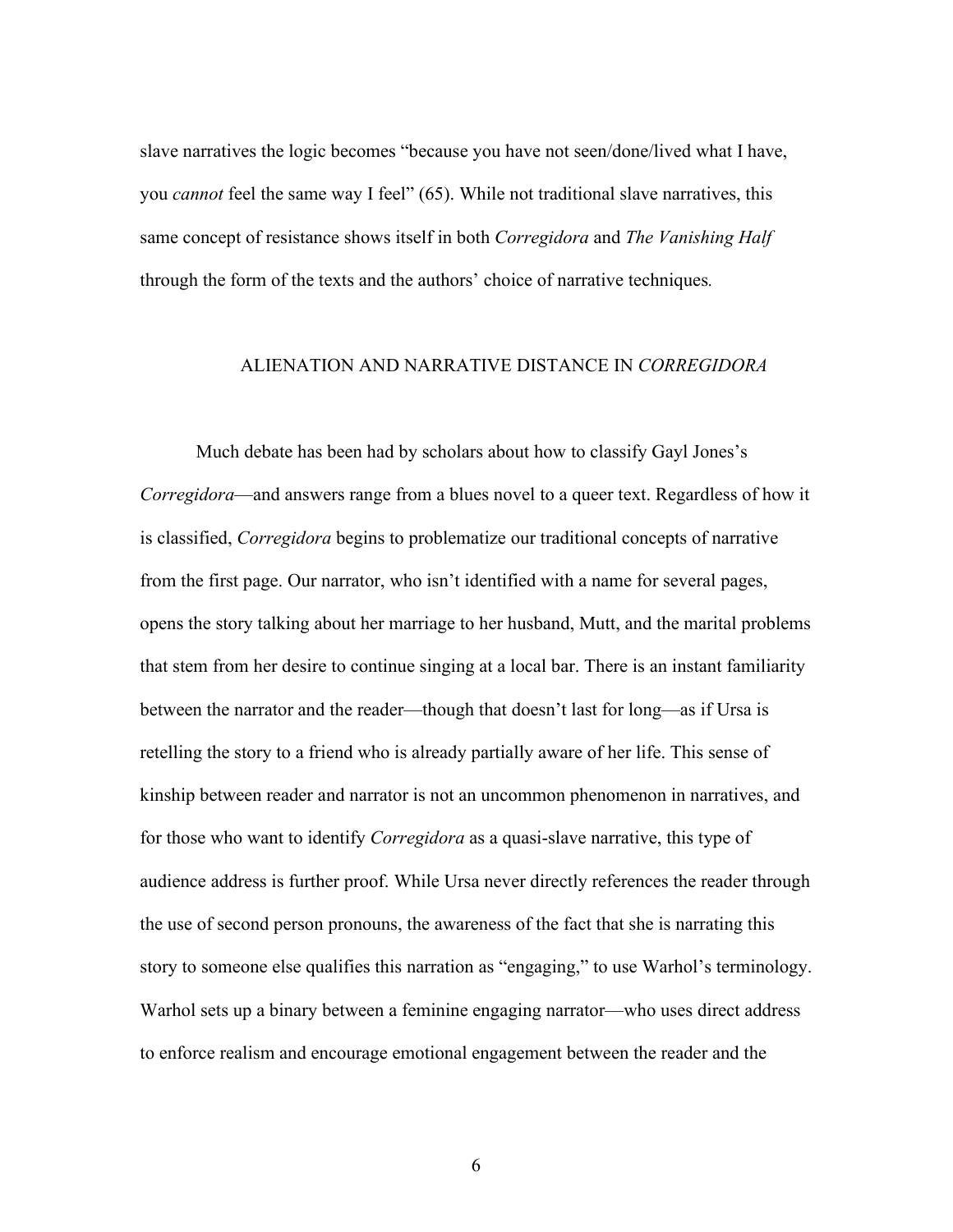narrative action—and a masculine distancing narrator who addresses a fictive narratee as a way to subvert realism and draw attention to the actual construction of the text (Warhol 59). This binary is already an overly simplistic explanation for the very complex concepts of point-of-view and narration, and any analysis of Jones's text will quickly show how she uproots this dualistic system of categorization.

While Jones does write from an intimate first-person point-of-view that can create a type of emotional connection, she equally subverts realism and calls attention to the construction of her novel. While the opening offers a sense of intimacy between the reader and narrator, that closeness is shattered by the end of the first page. After offering a personal telling to the reader about her relationship and marriage to Mutt, Ursa begins to recount the incident that leads to most of the dramatic tension throughout the novel: Mutt's physical abuse that ends with her miscarriage and hysterectomy. This moment, which consumes Ursa for the next 170 pages, is nothing more than a blip in Ursa's first recounting. The narration moves quickly from an argument between Ursa and Mutt over her singing to Ursa's narration saying, "That was when I fell. The doctors in the hospital said my womb would have to come out. Mutt and me didn't stay together after that" (Jones 1). While certainly implied, Ursa doesn't even directly state that Mutt pushed her down the stairs until much later in the chapter, and neither the reader nor Mutt initially know that Ursa was pregnant when she fell.

After an opening paragraph that welcomes the reader into Ursa's life without any barriers, Jones quickly slams the door shut and places the reader in the position of the detective who will always be one step behind; they must piece together what happened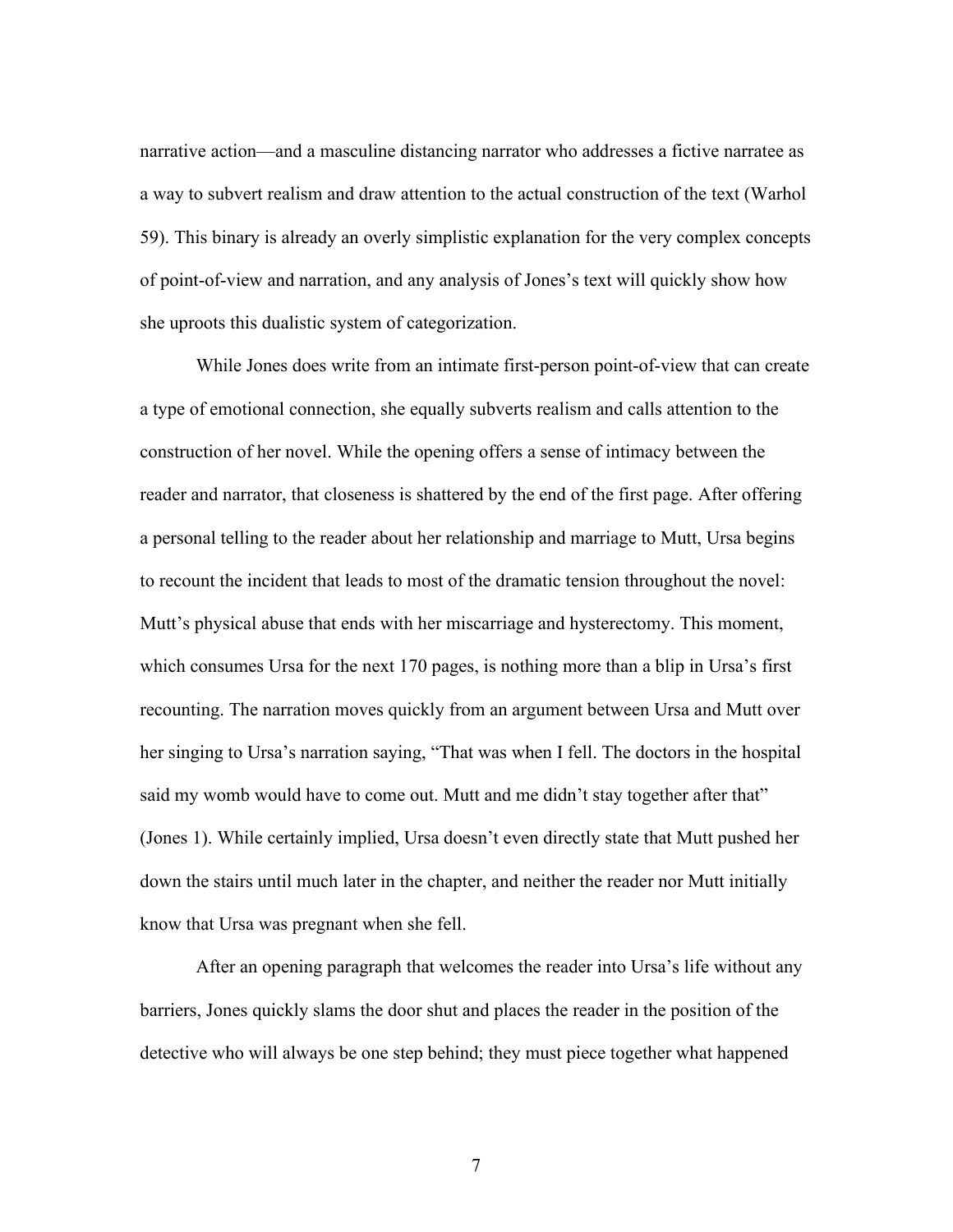while keeping up with the plot as it continues to churn forward. Not only that, but Jones intentionally alienates a large portion of her middle-class readership through the very vocabulary and diction she chose to utilize in the novel. The language is intensely graphic; Ursa and the other characters use profanity quite regularly, and Jones does not gloss over any of the moments of trauma experienced by Ursa or her family; she retells these scenes vividly and nonchalantly. Any causal readers would likely be turned away by the harsh language and intense scenes of sexual violence.

This alienation continues in a few different ways, but most notably through the imagined internal conversations Ursa has with various characters throughout the novel. These passages do a lot of work in the text, but they primarily introduce a bit of surrealism into the writing. Within the form of the novel, all of these moments appear as largely italicized passages separated from the rest of the text by section breaks. To make things more confusing, Jones mingles these imagined conversations in with some flashbacks of Ursa's own memories as well as sequences that read more like dreams. There is rarely any introductory material leading up to them to help orient the reader about when and where they are. These conversations, lingering somewhere between dream, flashback, and imagination, put up a barrier between Ursa's inner consciousness and the reader.

While the traditional engaging narrator would use a combination of the reader and other characters as her sounding board to work through the physical and psychological injuries she has suffered, Ursa instead uses her own subconscious, excluding the reader from assisting in her healing process. However, to further complicate narrative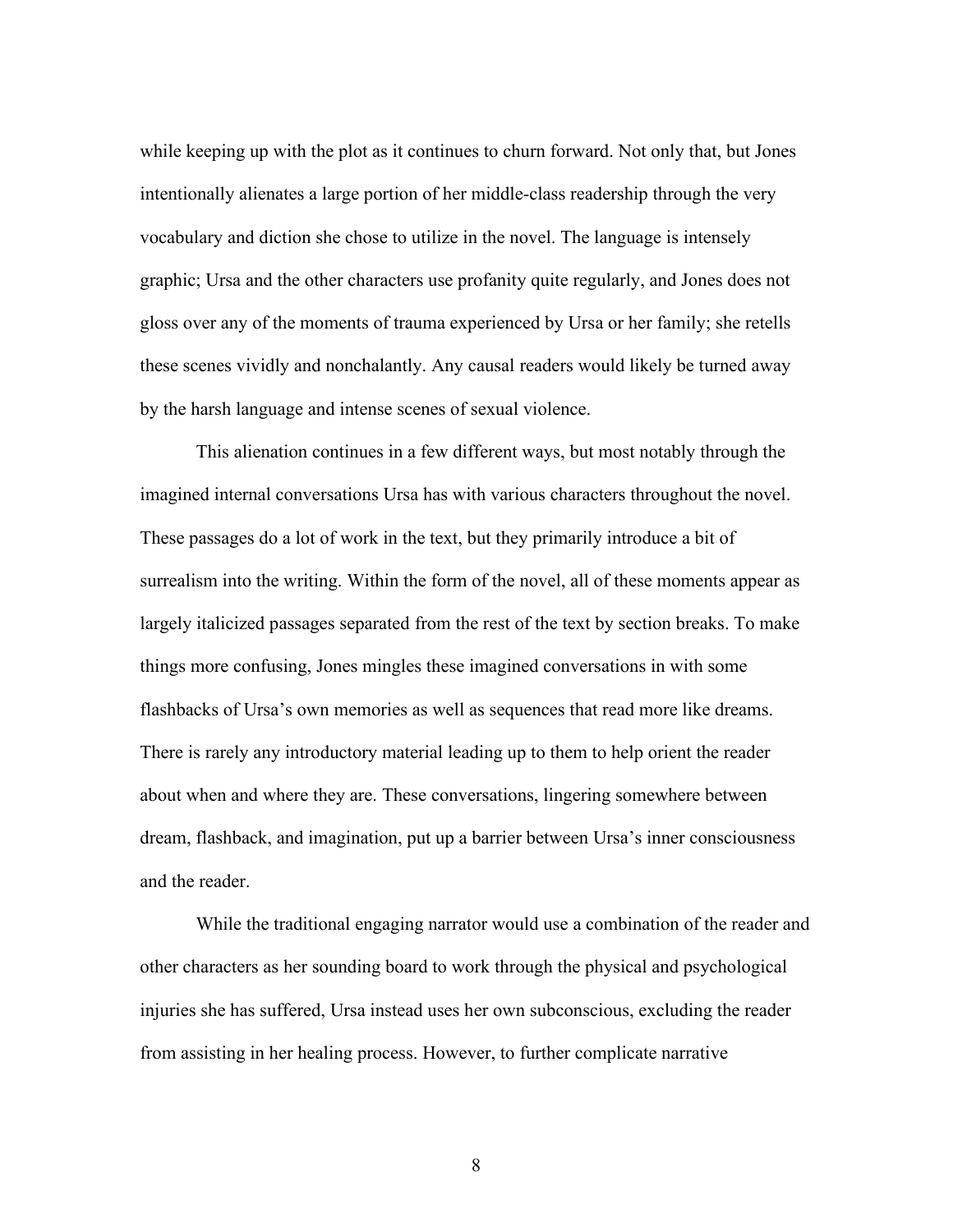connection, Ursa isn't simply having these interior conversations with herself, which would allow the reader more access to her emotions and thoughts and begin forming that empathetic bond that they crave. Instead, Ursa needs a mediator within her own consciousness to help her process her trauma, and she uses these imagined conversations, mostly between her and Mutt, as the catalyst for that healing. In the essay "Love and the Trauma of Resistance in Gayl Jones's *Corregidora*," Stephanie Li quotes psychoanalyst Dori Laub as saying, "the process whereby survival takes place through the creative act of establishing and maintaining an internal witness, who substitutes for the lack of witnessing in real life" (Laub, qtd. in Li 142). Ursa's need for this dual consciousness not only serves as a valid mechanism for coping with trauma, but it is also a convenient narrative tool whereby Jones can exclude the reader from Ursa's healing. While Mutt is not actually in the room, Ursa needs to process her feelings through a third party, and Jones resists using the reader as that mediator.

In the first of these scenes, which takes place after Ursa's first sexual encounter with Tadpole after her surgery, she imagines a conversation with Mutt in which she talks about being pregnant when she fell: "*Mutt, just suppose something was in there when they took it out. What would you feel then?*" (Jones 52). Still early on in her healing, Ursa cannot even bring herself to say that she was pregnant and instead speaks in hypotheticals. While the reader can infer that what she is saying is true and the imagined Mutt doesn't seem to believe the assertion, the fact that this is how the information is revealed to the audience continues to push away any sense of trust or emotional connection between Ursa and the reader. She also doesn't tell Mutt or the reader how she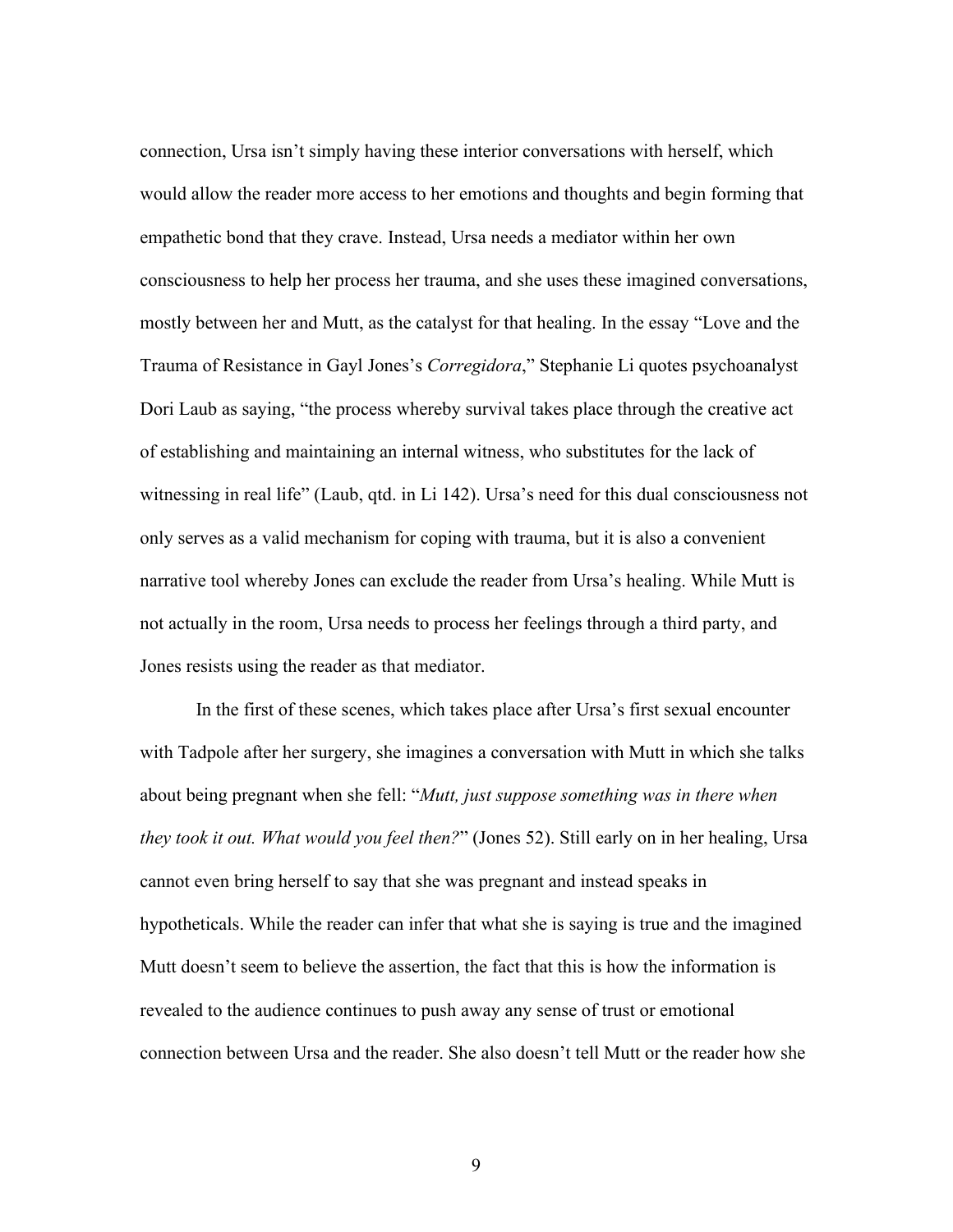feels about the situation, but rather asks him how he feels, as if she needs a guide on how she should be feeling herself. As a result, the narration isn't meant to be understood as just Ursa's unfiltered thoughts as would be the case with many traditional narratives using first-person narration, but rather a mediated and crafted interior dialogue meant to resemble a conversation Ursa would have with the listener. Once again, the reader is excluded from being an active participant in Ursa's coping and is instead relegated to the sidelines where all they can do is play the role of the voyeur eavesdropping on these interior dialogues.

Linearly, the first of these surreal passages is one of Ursa's memories of Great Gram telling her about the atrocities suffered at the hand of Corregidora, and it illustrates another way Jones is isolating her main character from the reader's empathetic gaze. This flashback is simply slipped into the narrative after a conversation between Ursa and Tadpole, and not only does it take a few sentences for the reader to even establish what this passage is, the actual composition of the paragraphs makes it even more difficult to parse. There is a mix of exposition, dialogue, and description, and there are moments where it is unclear who is speaking. The passage opens in a third-person voice, and it is unclear whether it is still Ursa speaking or if another narrator has taken over for the time being. The fact that these passages are italicized and separated from the main text are visual signals that these moments are different in some ways. The reader cannot know what to expect entering the first one because it is a break in the prescribed form and narration. The narrator begins with a description of Corregidora, the Portuguese plantation owner who held Ursa's Great Gram and Gram in captivity, and how "he took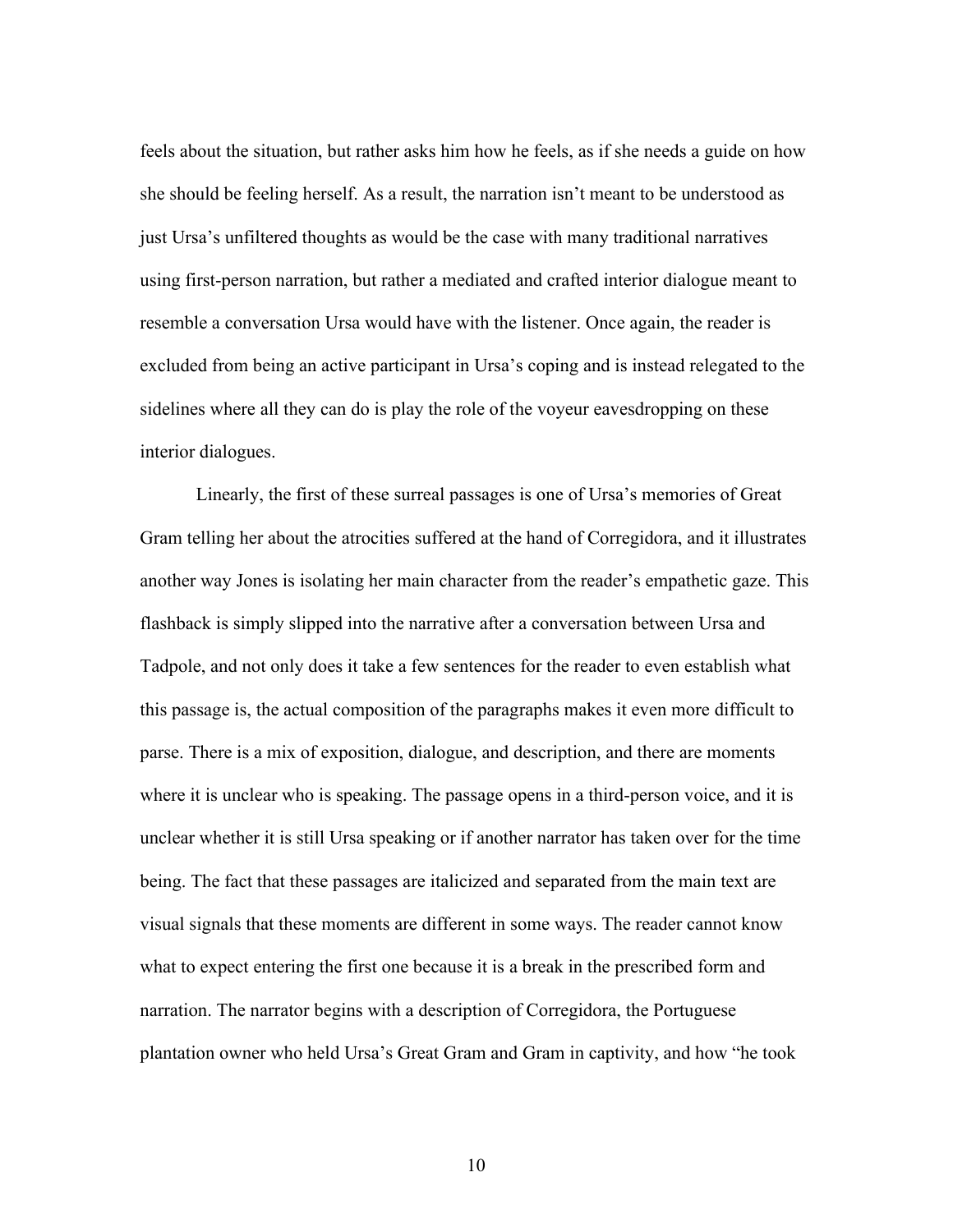Great Gram out of the field when she was still a child and put her to work in his whorehouse" (Jones 8). The reader doesn't know who the her is referring to until the end of the paragraph, and even when her name (Dorita) is revealed, it is unclear of what connection she has to Ursa or the story. It isn't until the next paragraph that Ursa's voice returns in its first-person iteration and introduces Dorita as her Great Gram. Almost as soon as the reader has gotten their bearings in understanding this is Ursa telling the story of her Great Gram, the voice switches again to a dialogue of Great Gram speaking to Ursa as opposed to Ursa speaking to the reader. While the flashback does provide a good amount of detail about Great Gram's experiences, it is still a closed off personal moment between her and Ursa that casts the reader to the sidelines to watch.

The first several passages like the one above can be read as one continuous story interrupted by the main narrative of Ursa's story; Ursa is simultaneously living her own trauma and reliving, through the memories of her Great Gram, Gram, and Mama, the ancestral trauma inflicted upon her family by Corregidora. However, this simultaneous experiencing is not equal, and as Sirene Harb points out, "[Great Gram's] tales presented 'absolute' versions of the past, characterized by evil and intense victimization. With its polarization of past and present and its lack of ambivalence and paradoxes, the ancestral narrative does not leave any space for Ursa to explore her personal story" (120). At this early state of the narrative, Ursa can only process her own trauma in relation to that of the ancestral story that has been passed down to her by her family's matriarchs. While within the content of the narrative this might simply be a plot point that serves as a catalyst for Ursa's self-exploration, this tension does something different in the form of the novel. By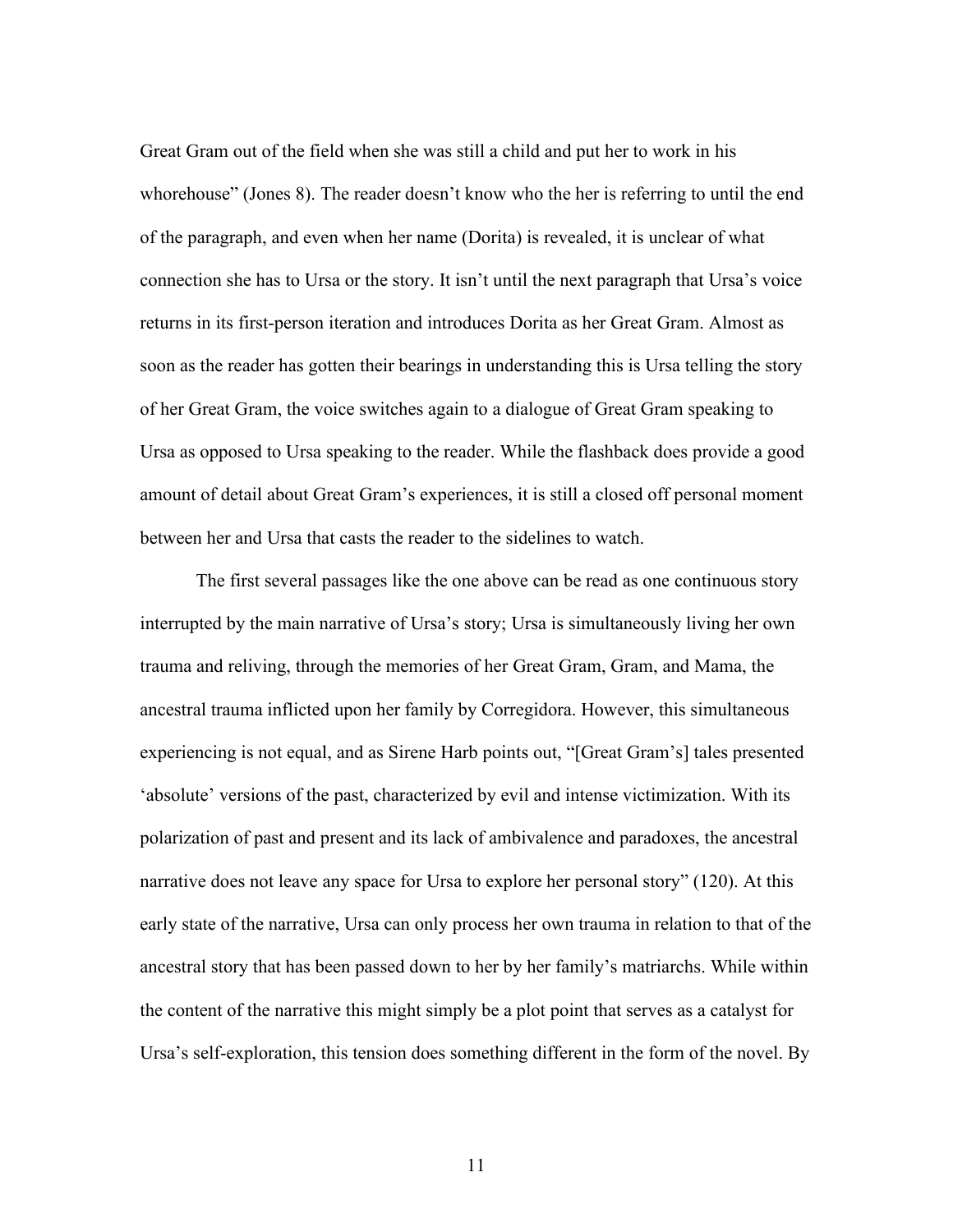the time this passage arrives, Jones has already slammed a door between Ursa and the reader, but these flashbacks to Great Gram's story serve to further push the reader away from Ursa to the point of wondering whose story this novel is actually going to be telling.

Foregrounding these moments of trauma related to the slave past, Jones interrupts not only Ursa's pleasure and healing, but also that of the reader who is forced to confront the atrocities of slavery instead of simply being entertained by a narrative disconnected from that past (Setka 136). Going back to Butler's claim about fictional narratives prioritizing a seamless plot, we can see here that Jones has no interest in telling a traditional story. Her novel is full of interruptions and stoppages that work to help Ursa tell her truth, but not necessarily to the reader. Ursa's narration more closely resembles what Butler sees in real life narration as opposed to that of fictional characters, and that is once again an example of Jones attempting to move past the lyrical subject to that of the legal one. In addition, Jones's constant retelling of this personal family trauma within the context of the novel obstructs the intimacy that these narratives would usually create which means that the reader doesn't learn anything new about Ursa through these snippets of the story. These passages do become less frequent later in the text, and there are a couple different ways to view that. First, as a plot point, the lessening of the flashbacks shows Ursa's ability to disentangle her own story from the ancestral narrative and begin living/telling her own story. However, from a structural standpoint, by this point in the novel Jones has well established the barriers between Ursa and the reader, so the flashbacks are no longer a necessary tool to maintain that distance. The distance is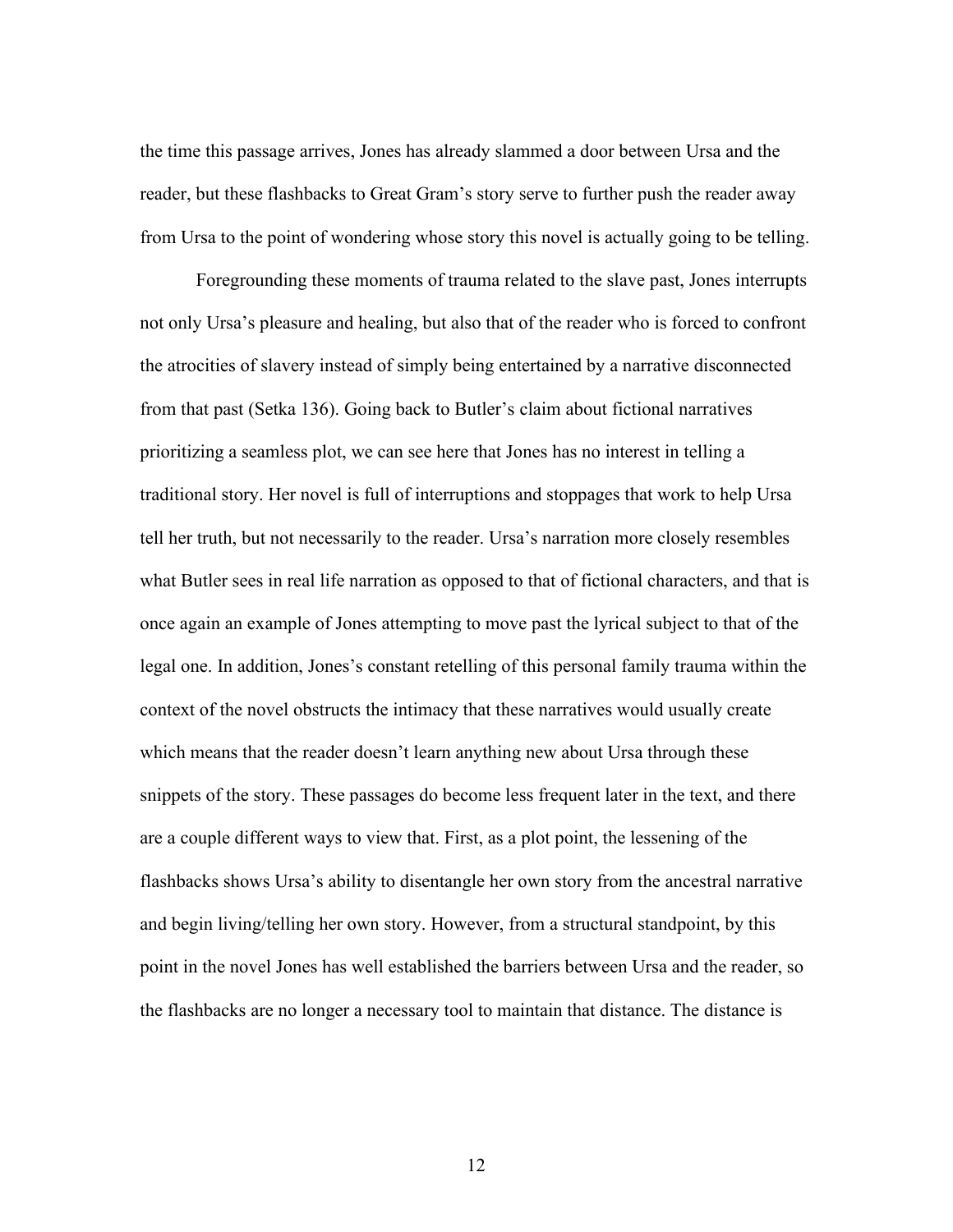already irreparable, and anyone still reading by this point has come to terms with that narrative distance.

#### JONES'S REDEFINING OF EMPATHY

I'd like to move for a moment to a point in the text that might seem to undercut Jones's desire of resisting empathy. A few scholars writing about *Corregidora* have theorized that Ursa's singing is a way for her to connect with the audience and tell her own story free of the weight of the ancestral narrative (Setka 137-139). While I agree that Ursa's voice becomes her way to cope within the plot of the narrative, the form of the novel still forecloses any real emotional connection between Ursa and the reader. The moments she is singing are certainly the places where we get the most unfiltered access to her consciousness, but Jones is still careful to construct this in a way that maintains uncertainty. First, these moments complicate the idea of audience within the novel. Ursa now has two audiences: the readers of the novel and the listeners in the club. It might seem compelling to conflate these two audiences and slip the readers into the seats in the club, watching Ursa perform on stage, but several factors inhibit this conflation. Most importantly, the readers of the novels cannot hear Ursa sing; the very medium of the text prohibits it. Jones does provide a few lyrics within the text, but the reader still cannot *hear* Ursa's voice, and it is the act of hearing that leads other characters to believe they have glimpsed something of Ursa's emotional state. Both Cat and Max make comments about how Ursa's voice changed after her surgery, but neither of them can name exactly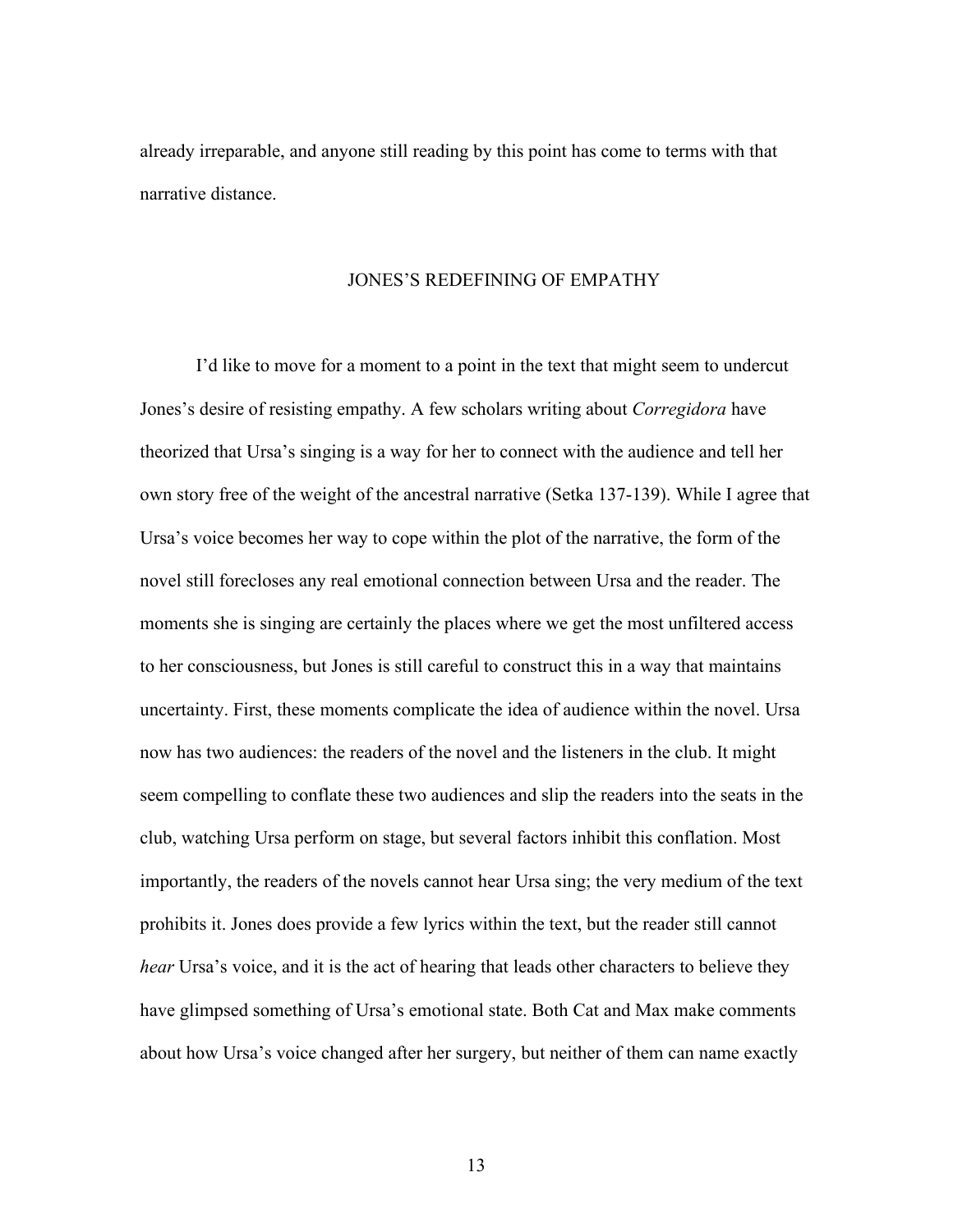what that change is, only that it seems to represent the hurt inside her. The very fact that these characters cannot put into words how Ursa's voice has changed keeps this insight hidden from the readers; it exists solely in the abstract world of sound that they cannot access which maintains the narrative distance even in Ursa's most emotionally open moments in the text.

Jones's novel was published at the heart of the period Sue Kim explores in her study of women of color authors trying to use narrative empathy as a tool to form an international coalition of women sharing similar struggles. Despite this push happening around her, Jones still actively worked against the notion that empathy is the key to creating any real-world changes. Kim even notes in her analysis that "*Corregidora*'s protagonist Ursa resists the empathy of a typical middle-class reader; the violent sexuality of the history that produces her is so foregrounded that the novel is often described as 'brutal'" (Kim 162). This brutality serves two purposes for Jones. First, the graphic language, sexual violence, and lack of emotional connection serve as ways to turn away readers who are uninterested in truly learning anything from the novel. If their goal is simply an enjoyable read, Jones makes it clear this is not the book for them. Secondly and relatedly, those same factors ensure that any reader who does push through the novel is more likely to walk away altered by the text. While they cannot understand Ursa, they begin to understand their lack of understanding; and Jones seems to be suggesting that acceptance of not being able to comprehend and know is the key to affecting social change. Readers shouldn't want to combat racial injustice because they feel that they have, for a moment, inhabited the space of a fictional Black women and are outraged.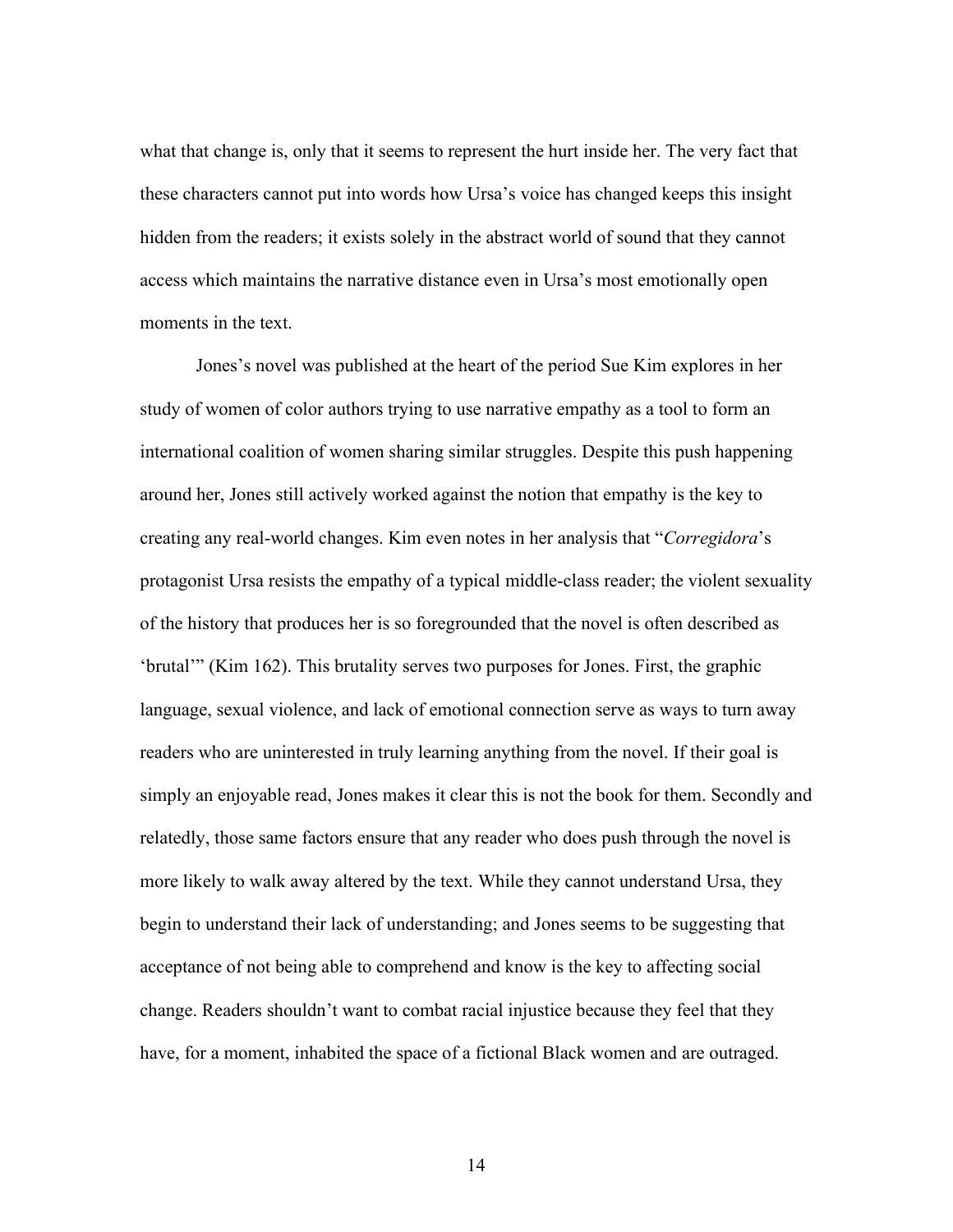They should want to fight because they don't want anyone to inhabit those harmful and prejudiced places. This is the beginning of the move from lyrical empathy to legal empathy, and that step is necessary if narrative is ever going to have an impact beyond the pages of a book.

#### DISTANCE AND APATHY IN BENNETT'S MODERN PASSING NOVEL

Published in 2020, Britt Bennett's *The Vanishing Half* at first glance doesn't seem to have much in common with Jones's *Corregidora*. Whereas Jones writes in first-person through Ursa's consciousness, Bennett's novel is narrated in a third-person omniscient voice and tells the stories of multiple characters as opposed to just one. However, despite their seemingly different approaches and subject matters, the two novels have more in common than it seems. Primarily, they both deal, in diverse ways, with family traumas that are the result of the history of the enslavement of Black people in America. This trauma is not only inscribed in the plots of these novels (dealing with death, discovering family secrets, experiencing a miscarriage, etc.), but is also foregrounded in the very construction of the narratives. For Bennett, like Jones, this includes having main characters who are light-skinned, and neither author is afraid of confronting the history of rape and sexual violence against enslaved women in the establishment of their characters' histories.

Once more, we find a lyrical subject trying to move beyond the boundaries of the page and into the realm of the legal subject. Both Bennett and Jones are actively trying to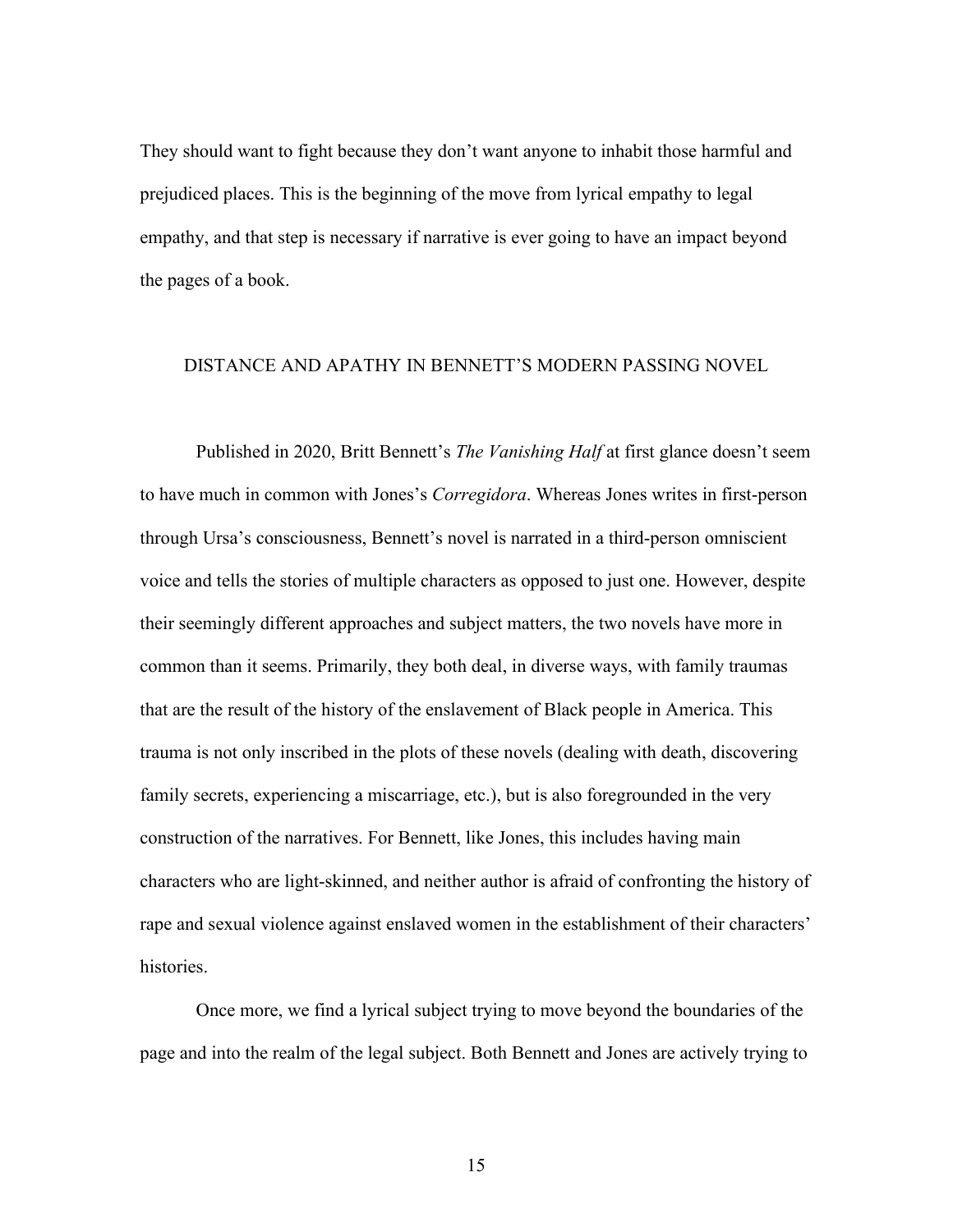move into the sociological and are pushing back on the idea that novels are meant to be an art form that is consumed by the reader. Some might question why these authors, or others, would care about this shift or what the major point of difference is between these forms of empathy. To answer this, I return to Kim who writes:

The individual's readerly empathy may be real, and a reader may experience genuine emotion at the sufferings of a protagonist in very different circumstances. But if that empathy remains at the level of lyric subject, at the expense of the legal subject or certain varieties of legal subjectivity […] then the readerly empathy not only fails to bridge differences but also participates in licensing and exacerbating the hierarchical, exploitative legal, economic, and pollical systems that produce those differences. (Kim 162)

Even though Bennett's narration style differs dramatically from Jones's in *Corregidora*, it serves a similar purpose in excluding the readers from any sense of understanding or identification while also in a way protecting her characters from the audience's prying eyes during their most vulnerable moments in order to prevent the type of lyrical empathy Kim warns against in her essay.

Bennett's novel, a modern passing story, follows the story of twins Desiree and Stella, light-skinned girls from a town that prides itself on each generation being lighter than the last, and their respective lives after running away from Mallard as teenagers. Desiree marries a dark-skinned man, gives birth to a dark-skinned daughter, and returns to Mallard to escape her abusive husband while Stella passes as white, has a white family, and lives in a white suburban neighborhood. Each of the twins suffer a number of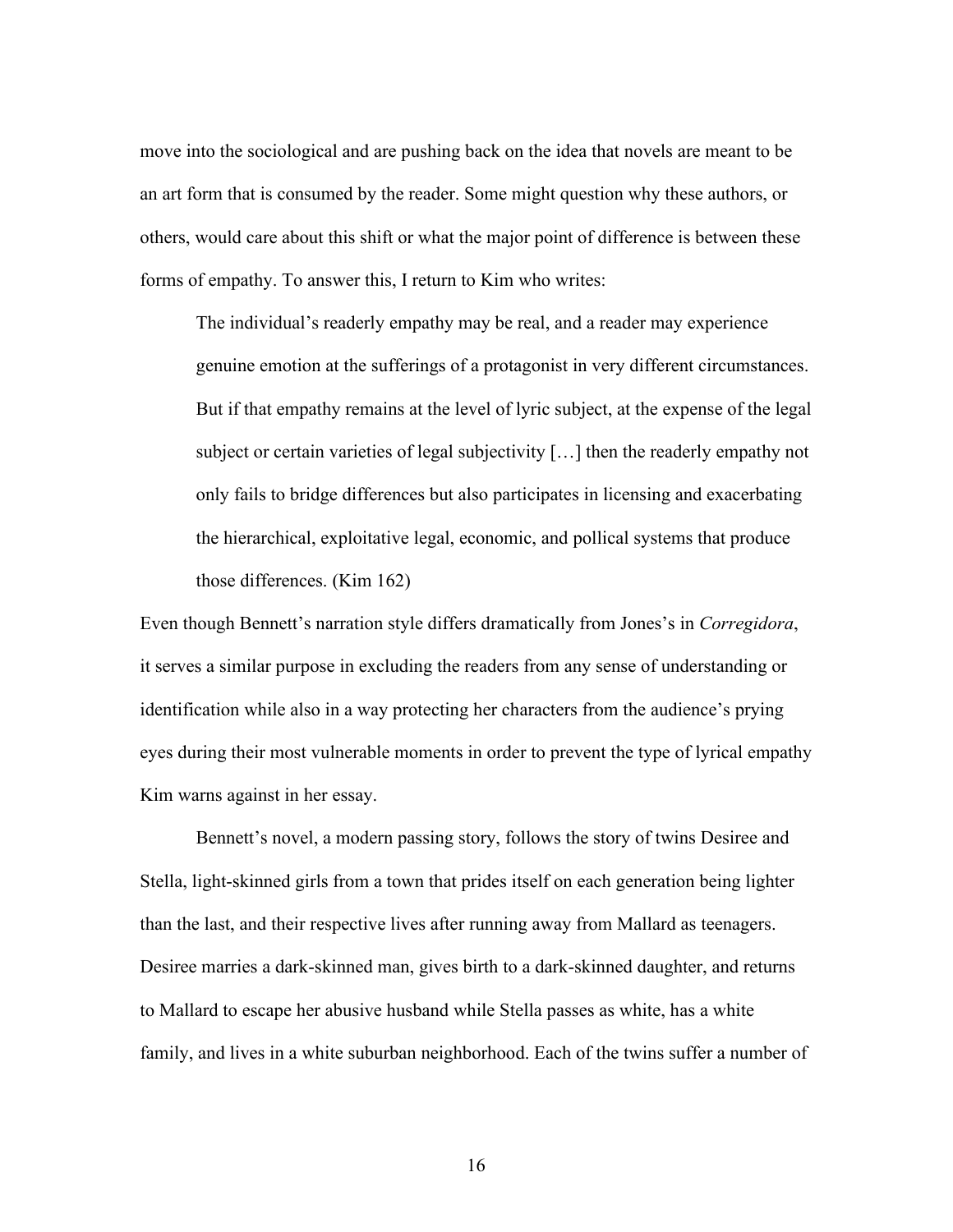traumatic life events throughout the narrative, including witnessing their father's grisly murder at the hands of a white mob. While most narratives would traffic in that trauma, lingering in those moments and wringing them for dramatic tension and to elicit an emotional response from the reader, Bennett's narrator glosses over most of these moments, not allowing the reader to get a clear look into the characters' interior thinking or emotions. This distance, created through a combination of an omniscient third person narration and lack of access to characters' consciousness, resists the idea that a perceived white audience can know or understand Desiree and Stella's pain. Rather than allowing the reader to identify with them through an emotional connection, Bennett forces the reader to watch from the sidelines and contemplate their own participation/complicity in the violence and trauma illustrated in the narrative.

Bennett's novel joins a long tradition of passing novels, and it is critical to understand that tradition to fully appreciate how Bennett deviates from the normal tropes of the genre. While not the first or only one to subvert these tropes, Bennett's subversion plays into her larger narrative construction of resisting reader identification. Passing novels really date back to early slave narratives where light-skinned slaves were able to escape by passing as white (Godfrey and Young 15-16). After these earliest examples, some of the most famous passing novels were written in the 20s and 30s with Nella Larson's *Passing* and Frannie Hurst's *Imitation of Life*. Both of these novels employ the trope of the tragic mulatto; a light-skinned woman who will ultimately die tragically, often by her own hand. This is typically written as a punishment for their attempt at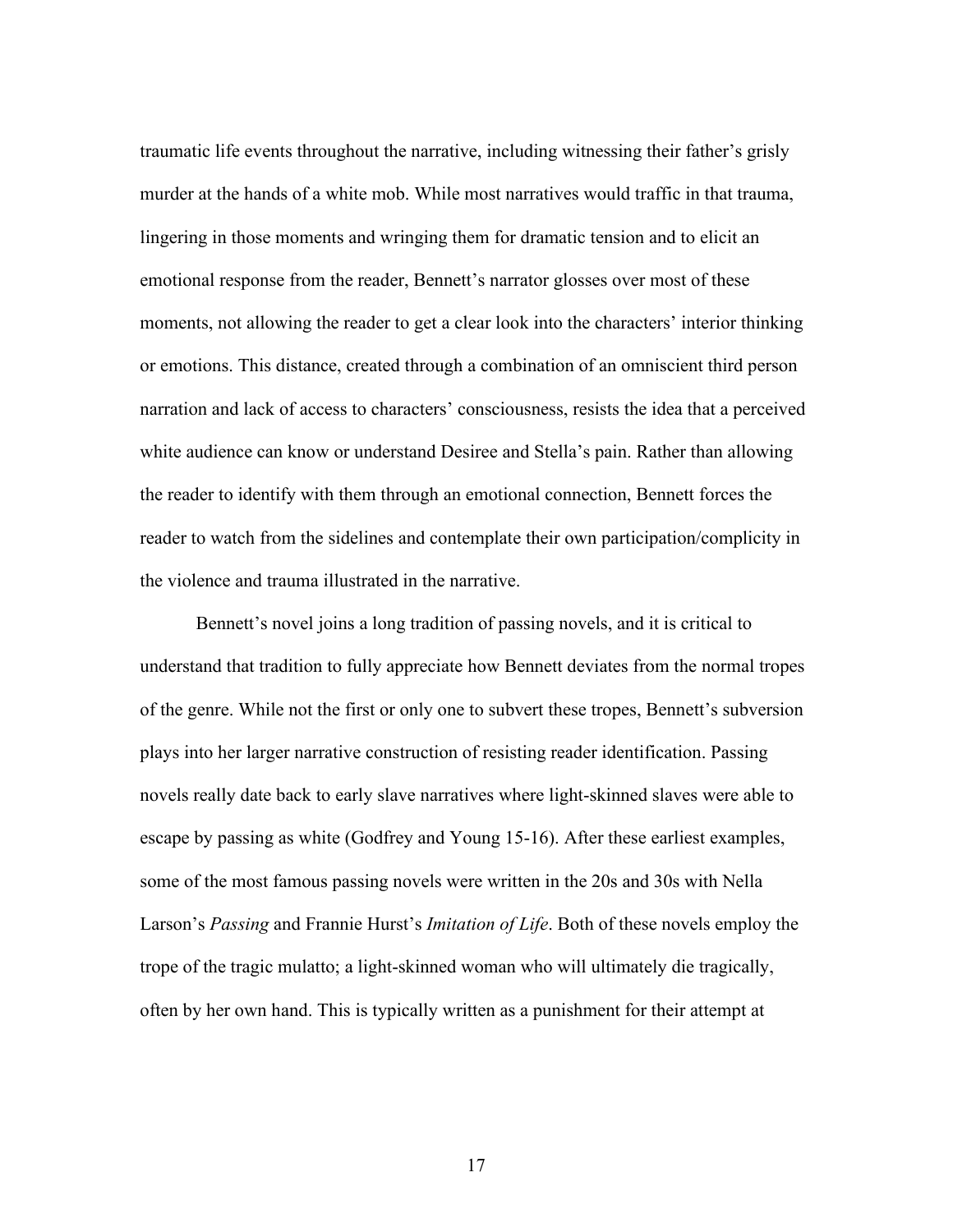passing as white, and the characters are usually depicted as being stuck between whiteness and Blackness, not fully accepted by either.

Bennett's passing character, Stella, breaks from this tradition in a few very important ways. Perhaps most importantly, Stella doesn't die at the end of the book, and she remains in her life as a white woman. The only real difference at the end of the novel is that her daughter, Kennedy, is now aware of the truth, but in many ways that actually alleviates some of the tension between the mother and daughter. Stella no longer has to lie to her daughter, and even though Kennedy's perception of the world was completely changed by this revelation, her spin out is presented as little more than teenage melodrama. Stella, like some of the others in the genre before her, is certainly caught between her two lives, but she has no real reservations about her decision to leave her family and pass. Her main concern is her new family finding out the truth and the fallout that would occur as a result. Bennett could have easily written Stella's character to fit more neatly in the tragic mulatto, but instead of centering Stella's entire character around concerns of identity, Bennett deepens the character by giving her other plotlines that explore her personality more deeply, such as her relationships with her neighbor Loretta and her daughter. Bennett does not center her novel on tragedy, and rather than leaning into tropes that would cause the reader to believe they know and understand Stella's character, Bennett breaks out of the prescribed character type in order to keep readers guessing how Stella's story will end.

Returning for a moment to Warhol's description of engaging vs. distancing narrators, her definitions once more don't quite tack with Bennett's narrative style. While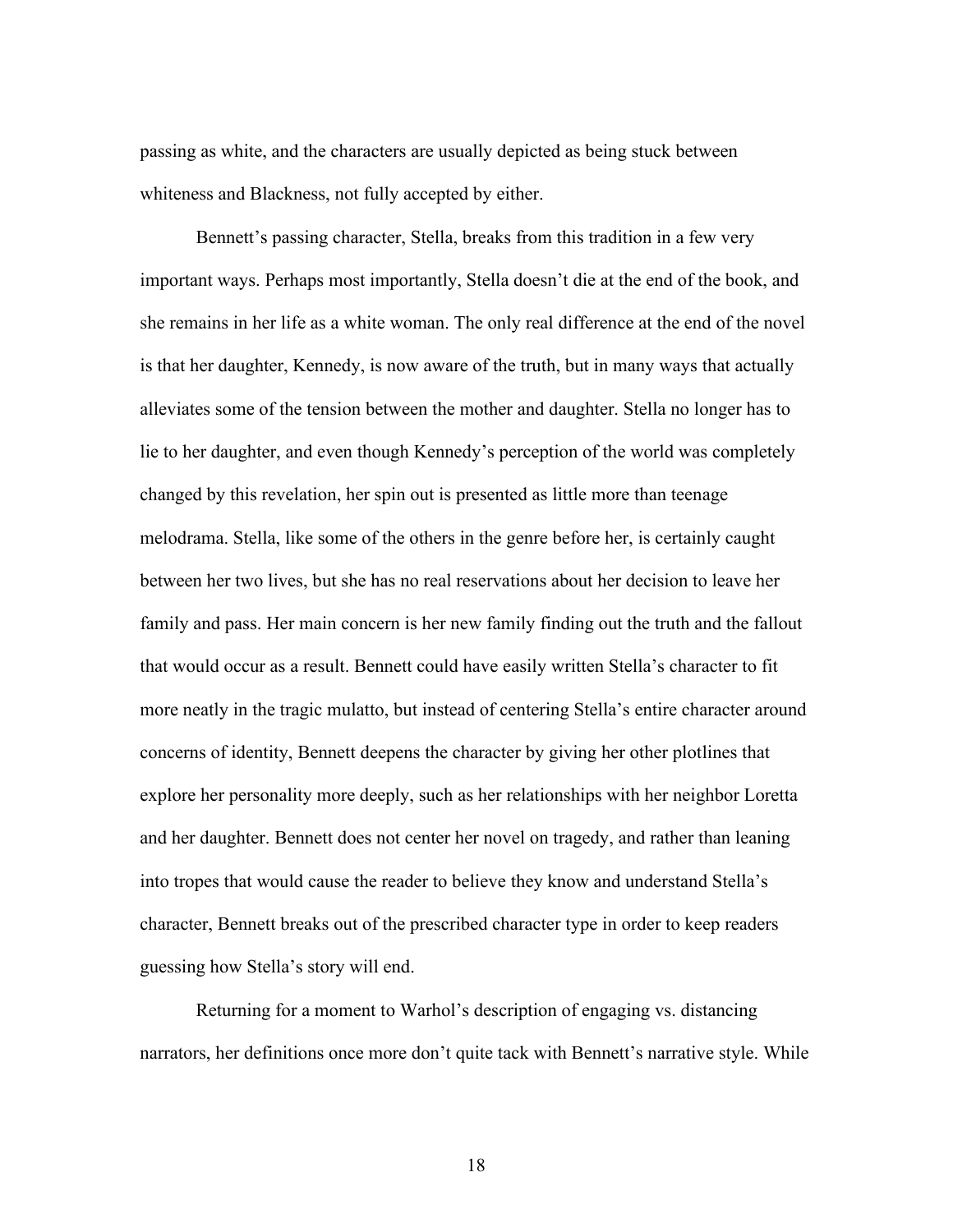the novel creates a narrative distance that would place it in the "masculine distancing" category and away from the "engaging" narratives that want to promote change in the reader and beyond, *The Vanishing Half* wants the readers to walk away from the text and do/believe something that can affect change in the real world; however, Bennett resists creating that solely on the basis of empathy/understanding. Bennett achieves this through adopting a type of a-pathetic narration where there are very limited moments in the text that linger in trauma or drama for the sake of eliciting a reaction from the reader. While this on its own doesn't preclude the reader from sympathizing with the characters, it does suggest that Bennett is not overly concerned with this connection. This primarily stems from the social moment Bennett is writing in. Unlike some of her predecessors who had to fight simply to claim Black women's humanity and ability to feel pain, Bennett, in 2020, is taking a step back to force a perceived white audience to see the afterlife of slavery and Jim Crow era segregation on the lives of her characters that fundamentally stops them from being able to understand their traumas. This is a deviation from both the authors Kim explores in her analysis and even, to a lesser extent, Jones. One of the main reasons Jones highlights the graphic nature of Ursa's ancestral story is to continue foregrounding the fact that these women are capable of experiencing intense pain. While Jones still shoves the audience away from these moments, they exist much more vividly in *Corregidora* than in *The Vanishing Half.* Even if Bennett wasn't writing to an explicitly white audience, the very fact that the novel was published at a trade press in America means that it will have a large, if not dominant, white readership. For the nonwhite readers, Bennett's narration might not present the same obstacle, and they may find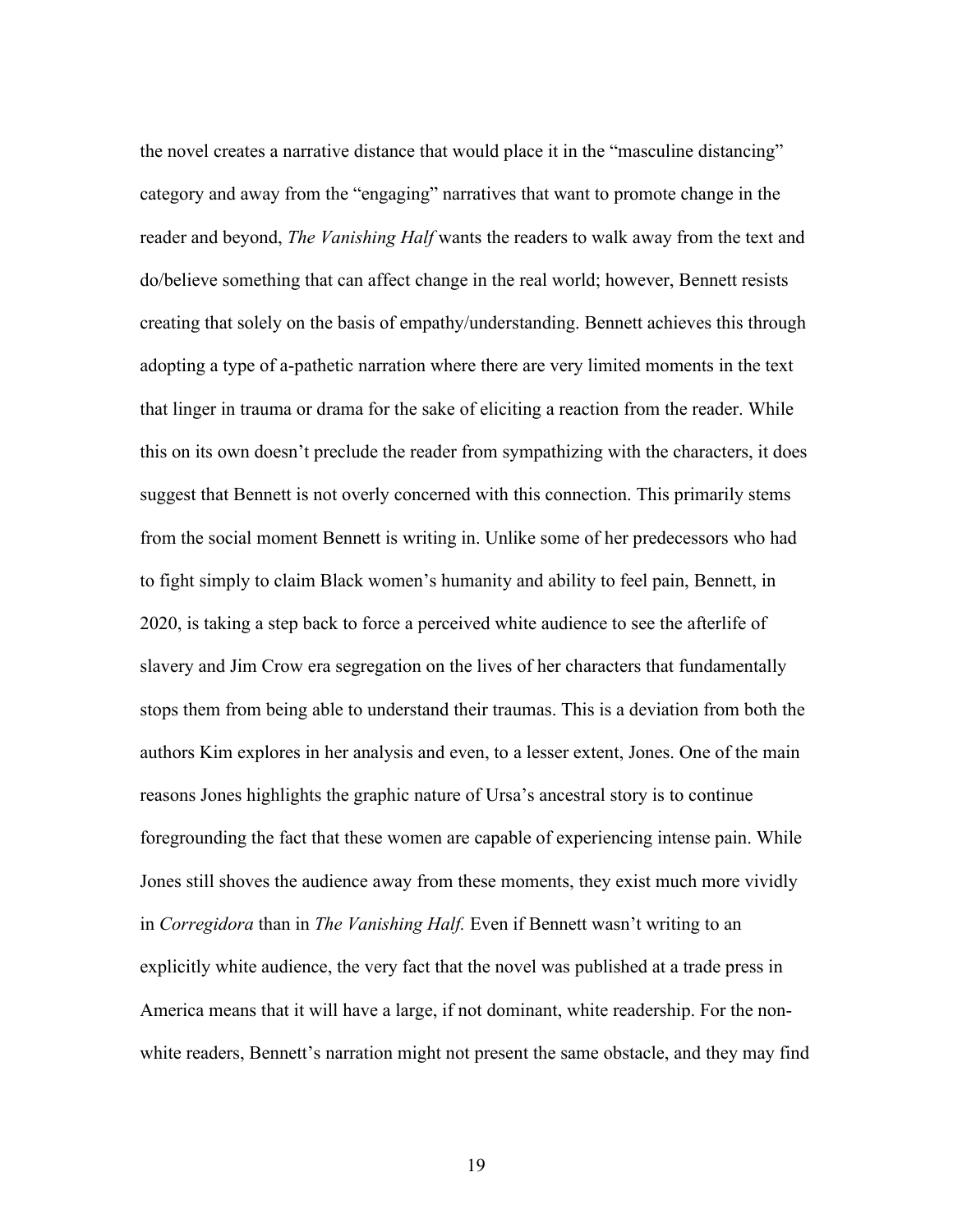themselves more easily able to slip into her characters consciousnesses despite the distance created by the actual prose.

Stepping back chronologically in the novel, the first tragic event that occurs in the lives of the Vignes twins was witnessing their father's attack. Their father, Leon, was also light-skinned, but as Bennett's narrator points out, that wasn't enough to save him from the anger of some local white men when his business became too successful. Once again, Bennett takes a moment that could have been drawn out and littered with strong emotion and condenses it to a handful of lines that provide only a very base summary. The description of Leon's attack reads:

Four Vignes boys, all dead by thirty. The eldest collapsed in a chain gang from heatstroke; the second gassed in a Belgian trench; the third stabbed in a bar fight; and the youngest, Leon Vignes, lynched twice, the first time at home while his twin girls watched through a crack in the closet door, hands clamped over each other's mouths until their palms misted with spit. (Bennett 33)

It goes on to describe his attack in a very detached, almost clinical language. Even adding in that description, the entire event takes place over less than a page before turning to the description of Desiree and Stella in the closet. Rather than entering their consciousnesses or detailing their emotions in the moments they watched their father's beating, that scene focuses on Desiree's surprise of not knowing how Stella was going to react. Instead of being about their father's murder, Bennett keeps the attention on the sisters' relationship and how this moment fundamentally changed their dynamic because Desiree realized she did not know what Stella was thinking. That is, the plot reproduces the distancing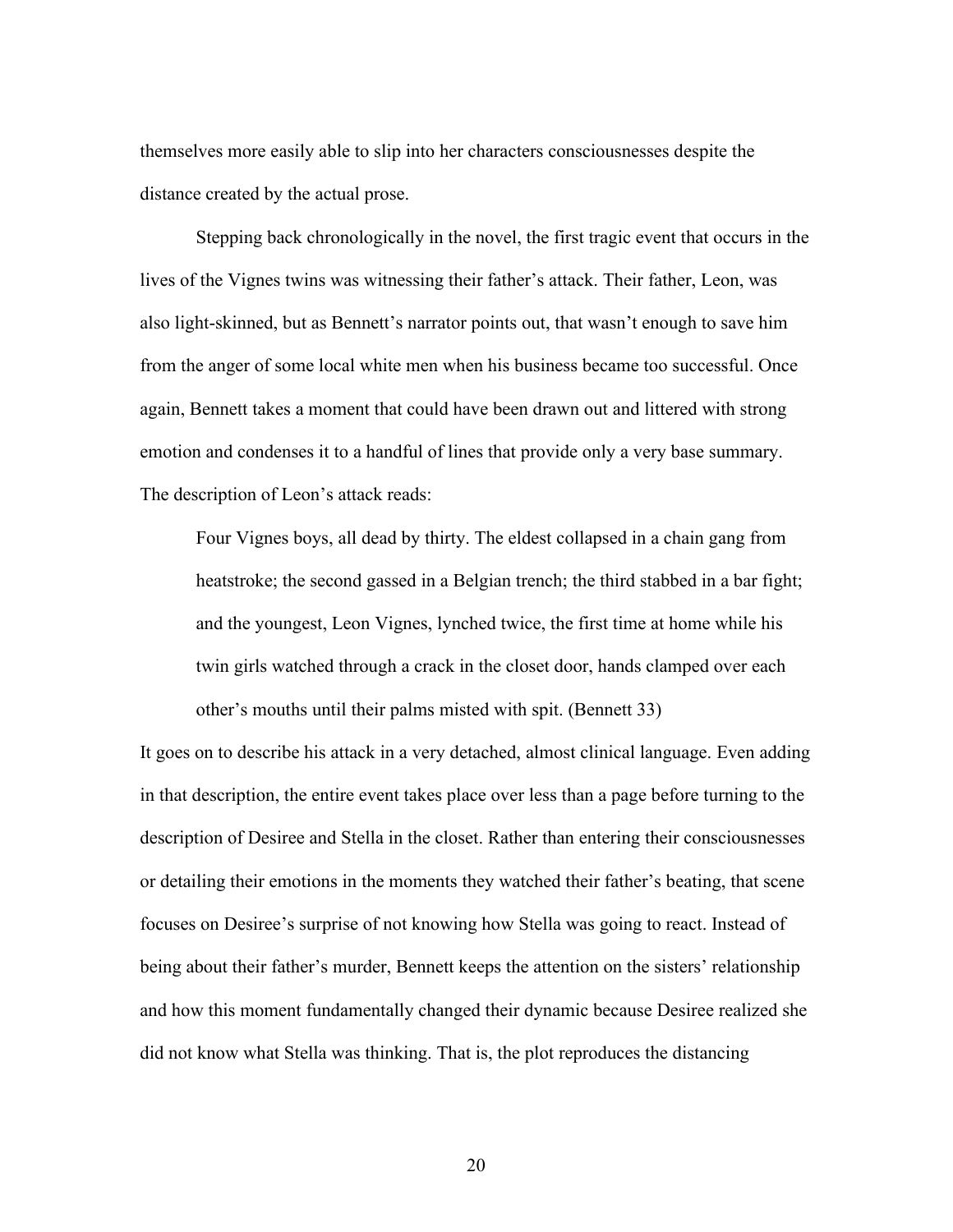performed by the narrative style. In this scene, Bennett is imitating more of what Warhol dubs the "masculine distancing" narrator, however she cannot be completely detached from the "feminine engaged narrator" for the simple fact that her novel is attempting to maintain a type of realism and encourage realization and/or action in her readers.

#### APATHETIC NARRATION OF TRAUMA IN *THE VANISHING HALF*

The main thing Warhol's description of feminine versus masculine narrator doesn't take into account is race, which is central to this conversation about Bennett and *The Vanishing Half*. Warhol even acknowledges that her project on Harriet Jacobs is an attempt to remedy a previous analysis of hers that relied entirely on works by white middle-class women, but as she insists in this article, a binary analytical tool can still be helpful even if the texts being examined don't fit neatly into either category. With Bennett, it is useful to see where she deviates from these traditional narrative elements and for what purpose. Part of that purpose might be a new way of representing trauma in narrative. Hillary Chute offers an interesting perspective on narrative representation of trauma in the introduction to her book *Graphic Women: Life Narrative and Contemporary Comics*. As the title suggests, Chute focuses on graphic novels and comics as opposed to traditional novels, but much of her work can still apply to *The Vanishing Half.*

For example, Chute talks about how graphic novels, at least the ones she examines in her book, have the unique issue of having the author *in* the story (3). This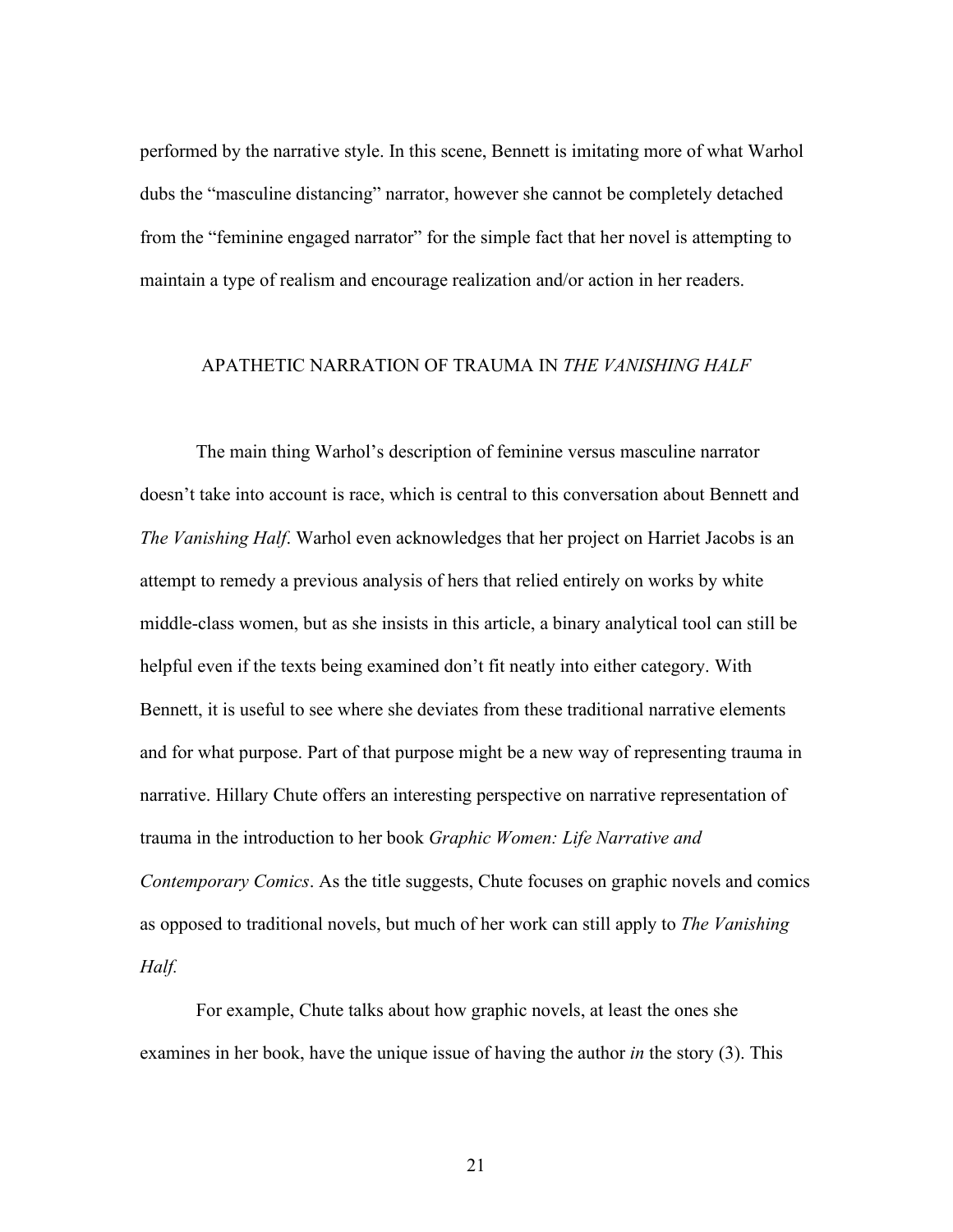occurs not only through the autobiographical nature of some of these comics, but also in the fact that their handwriting and illustrations are the very things delivering the story to the reader. Bennett does not appear in her novel as a character or through her own handwriting, but as with most Black female authors, she is still perceived to be in her novel by a large majority of readers. There is a prevalent line of thought that many readers subscribe to in which Black women writing about Black women becomes inherently autobiographical, at least in certain respects. There is a desire to map the author onto the main character(s) that doesn't exist in texts written by non-Black authors (McDowell 71-73). This conflation is amplified in stories where race is a central issue in the plot, as with *The Vanishing Half*. Chute also theorizes that graphic novels offer a more ethical representation of trauma because unlike other mediums, such as film, the reader has control over how long they look at the panels that depict traumatic moments (Chute 9). While Bennett's novel doesn't have panels, she does have a similar ethos in not lingering in traumatic moments. Unlike Jones who uses these moments to make the readers uncomfortable, Bennett shifts the focus away from the trauma entirely. While the power is still with the author rather than the reader, the very fact that Bennett's novel can be read in two different ways—one that really examines these traumatic moments and the history of racism that led to them and one that allows the reader to take the plot at face value without that examination—still empowers the reader in a way that is different from other novels. If anything, she could be accused of what Chute suggests is a too casual approach to trauma, but that doesn't quite fit either. Even though *The Vanishing Half* doesn't expound on these moments, it also doesn't undermine their significance in the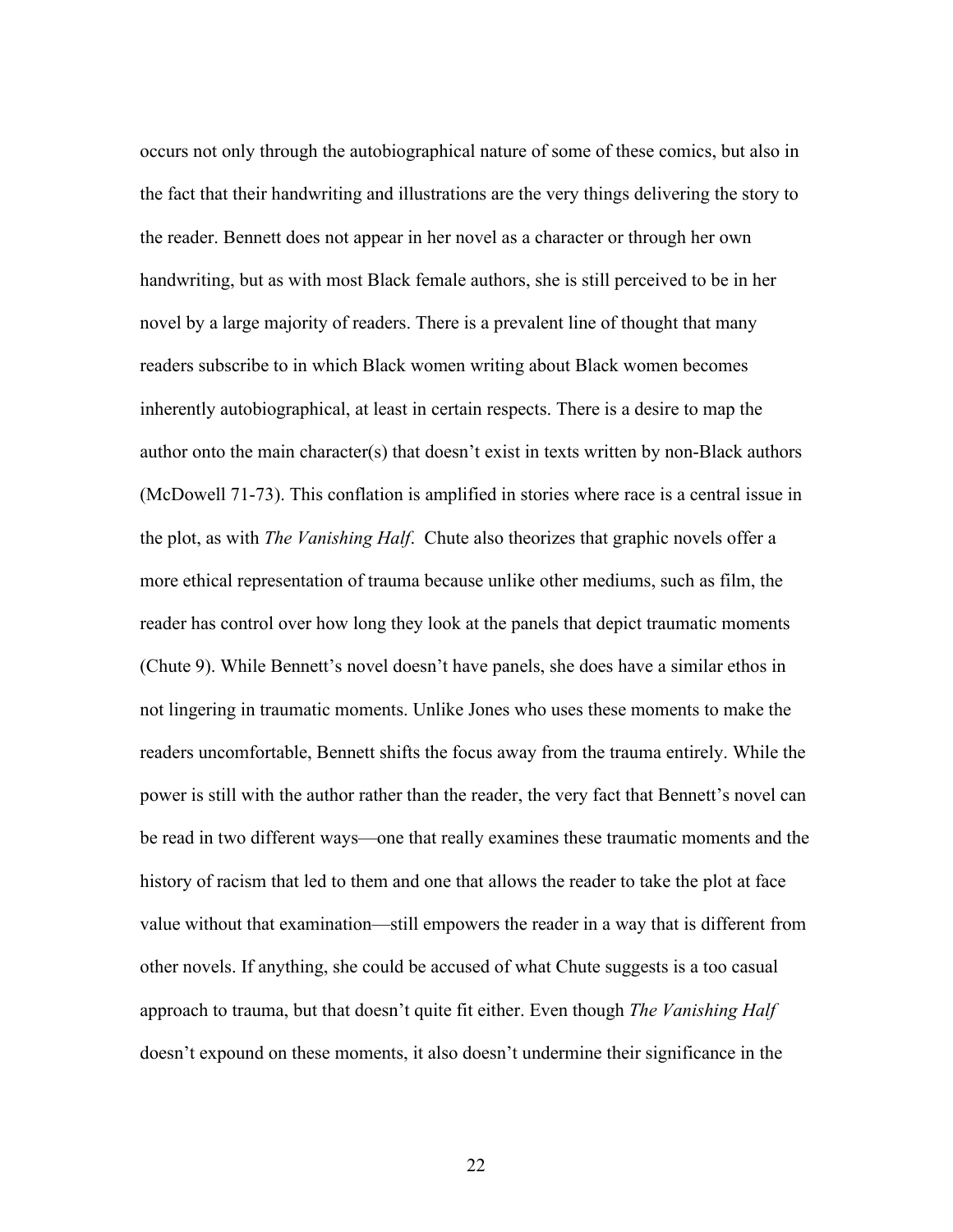lives of its characters; it rather tries to protect the characters from the readers' intrusive eyes.

A prime example of that protection occurs when Stella and Desiree are teenagers cleaning a white couple's house to help their mother with the bills. Thinking back on her life before passing and marrying her husband, Blake, Stella recounts her sexual assault at the hands of Mr. Dupont, the owner of the house she and Desiree cleaned. Much like the description of their father's vicious attack, this scene also only lasts a handful of lines. It reads:

Picking up after those bratty boys and dodging Mr. Dupont, who followed her into the pantry, shut the door, and stuck his hand up her dress. Three times he'd touched her and himself too, panting, his breath thick with brandy, while she tried to get away, but the pantry was too small and he was too strong, pressing her against the shelves. Then it was over, as quick as it started. (Bennett 154)

Not only does this not take up a lot of narrative space, the assault is put on the same level—literally in the sentence and also in the diction—with Stella's annoyance at having to pick up after the Dupont's children. While it is possible Stella's character is simply trying to repress this memory, the fact that Bennett uses a third person narrator to deliver these moments makes it a purposeful choice on the part of the author to narratively minimize these moments. Once again, this trauma is bound up in concepts of race. While sexual assault is not confined along racial categories, Mr. Dupont's assault on Stella was certainly racially motivated. Not only did he see her as inferior and probably hypersexual as Black women are often seen, he also knew he would never face any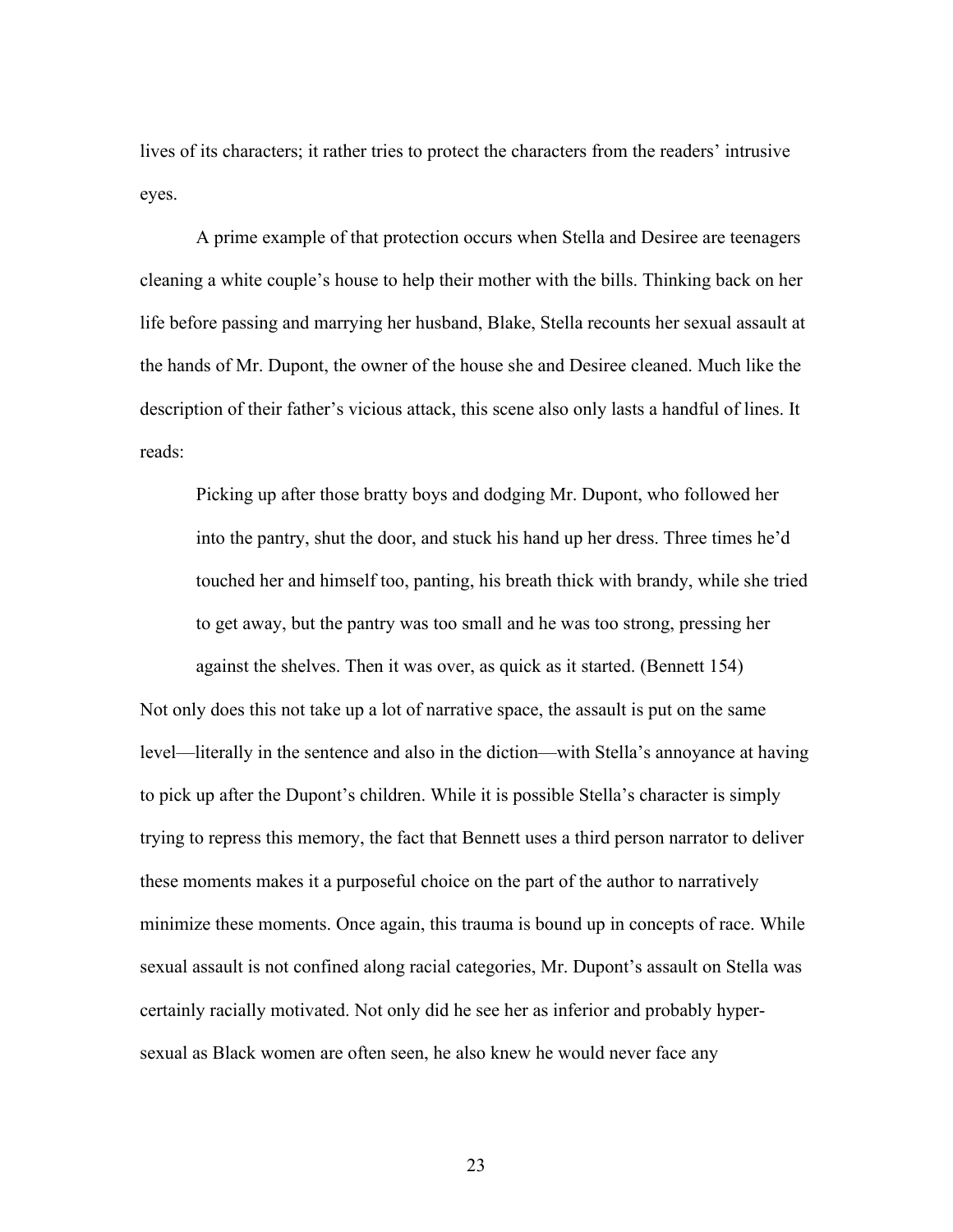consequences. As Stella says in reference to her and Loretta's relationship later in the book, Mr. Dupont knew that at the end of the day, his word was worth more than Stella's, so even if she told someone what happened, no one would believe her or care. Rather than racial tensions being an afterthought in the narration, Bennett brings it to life through the very act of narration, making the reader either leave the scene at face value without that emotional connection or wade through her narrative devices in order to unpack it and become more aware of their role in the dynamics at play.

On the other side of the novel, Desiree also experiences her fair share of trauma, another way in which Bennett is trying to break from the traditional passing novel. It isn't only Stella—the embodiment of the tragic mulatto trope—who experiences tragedy. Desiree, who was abandoned by Stella after they ran away from home together, marries a dark-skinned man and gives birth to a dark-skinned daughter. Her husband, Sam, has a temper and eventually turns violent, beating Desiree after she implies she doesn't want to have another child with him. As the narrator is recounting the scene that prompts Desiree leaving Sam, it doesn't focus on Sam's actions as much as it does Desiree's thought process. The narrator, focalized through Desiree, says "when he'd grabbed her throat, she knew exactly why. She'd wounded him while he was still grieving, and he'd gotten angry. So he liked to throw his weight around a little. Who could blame him, living in a world that refused to respect him as a man?" (26). Desiree makes a social justification for her inner trauma as a way to explore the factors that have led to this moment in Sam's life while also still blocking off her inner consciousness from the reader. It is no coincidence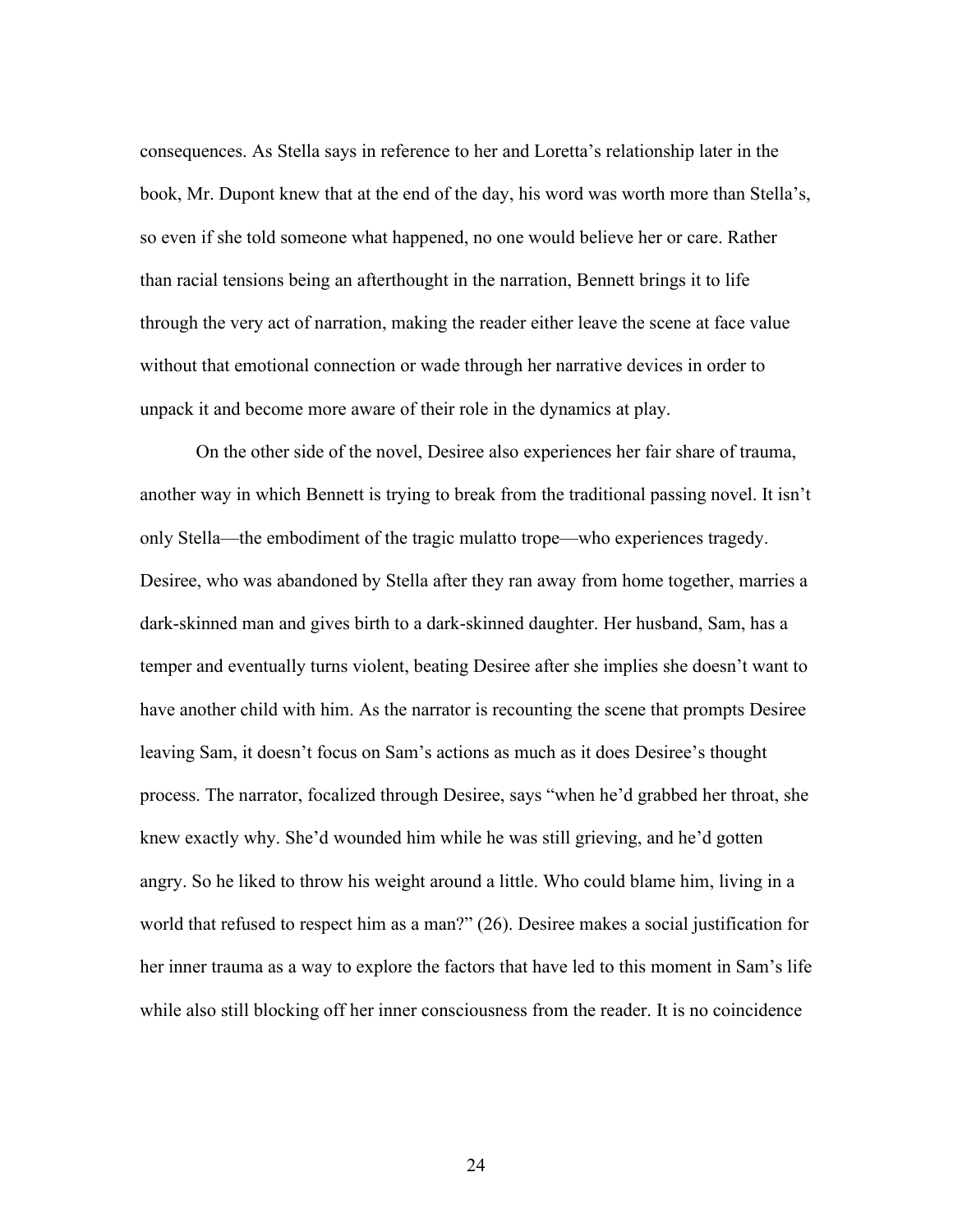that Bennett chose to set this scene after the assassination of Martin Luther King Jr. and in the middle of the unrest that followed.

Once again, Bennett is centering racial issues that color these traumatic moments in ways that make them unique from similar traumas experienced by non-Black people. The narrator/Desiree even attempts to excuse some of Sam's actions by implying that he is lashing out as a way to exert power over Desiree in the same way white people hold power over him in his everyday life. While Desiree still leaves Sam, she seems to understand his need for power and control. This combination of historical context, projection of violence, and brief narration puts a wall between the reader and characters. Typically, in a narrative of an abused woman, the writer would spend pages detailing not only the abuse itself, but the woman's inner thoughts as she wrestles with whether or not to leave the situation. Instead, Bennett doesn't even add in this narration until Desiree is safely back in Mallard with her mother. This forces the reader to see past Desiree's abuse and allows Bennett to deepen the character. While her abusive relationship with Sam certainly continues to impact her life after she leaves, her entire story is not centered around her abuse.

Bennett, like Harriet Jacobs in Warhol's analysis, blends elements of the feminine engaging and masculine distancing narrators, and also like Jacobs, she most closely aligns with the engaging narrator in one key area: the desire to promote real thought/change in her readers. Writing about Jacobs, Warhol says, "The interventions invite the actual reader to become conscious of her own activity in reading, and to consider whether she can take action in the extratextual world to redress the wrongs she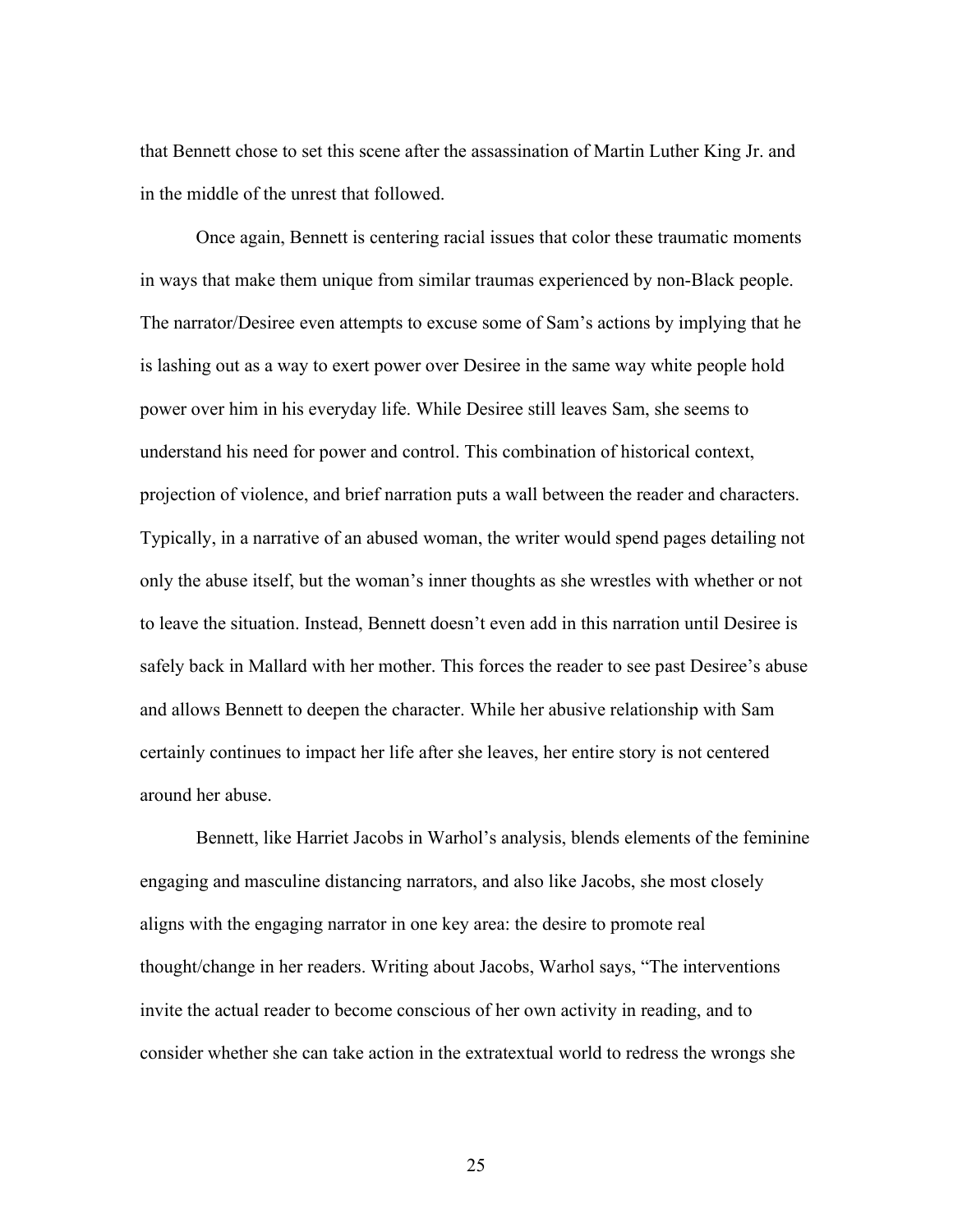has been reading about" (66). While Jacobs was writing directly to an abolitionist audience, Bennett is attempting to achieve a similar goal. Published in 2020, *The Vanishing Half* was released at a moment when the Black Lives Matter movement was gaining national attention at an unprecedented scale. While Bennett couldn't have known the exact political moment in which her book would be published, she was writing it in an equally turbulent moment, and it is no mistake that her novel addresses some of the racial issues that are still so prevalent in modern America. However, she doesn't follow the rest of the engaging narrator script, instead opting to narrate her otherwise emotionally turbulent novel in a distanced, third person, a-pathetic tone in order to prioritize her character's struggles based on their race rather than as openly understood moments between them and the reader. Likewise, Bennett chooses to narrate these traumatic moments from the narrative future with the characters recalling the traumas as a way to force the reader to move past what happened to them and see them as whole "people" outside of their circumstances. The very nature of Bennett's popularity and this novel's widespread acclaim might seem to undermine the idea that her novel is working to resist and subvert audience expectations. However, as Kim points out in her essay, this is an example of the commodification and commercialization of multiculturalism. Reading multicultural novels has become a type of "cultural capital for the middlebrow and/or educated cosmopolitan reader" (161). The widespread acclaim and multiple awards Bennett has received does not undermine the important work her narrative is doing; it is a symptom of a greater problem of consumerism. While this might seem like a difficult balance to maintain, Bennett is able to achieve it rather easily with her unique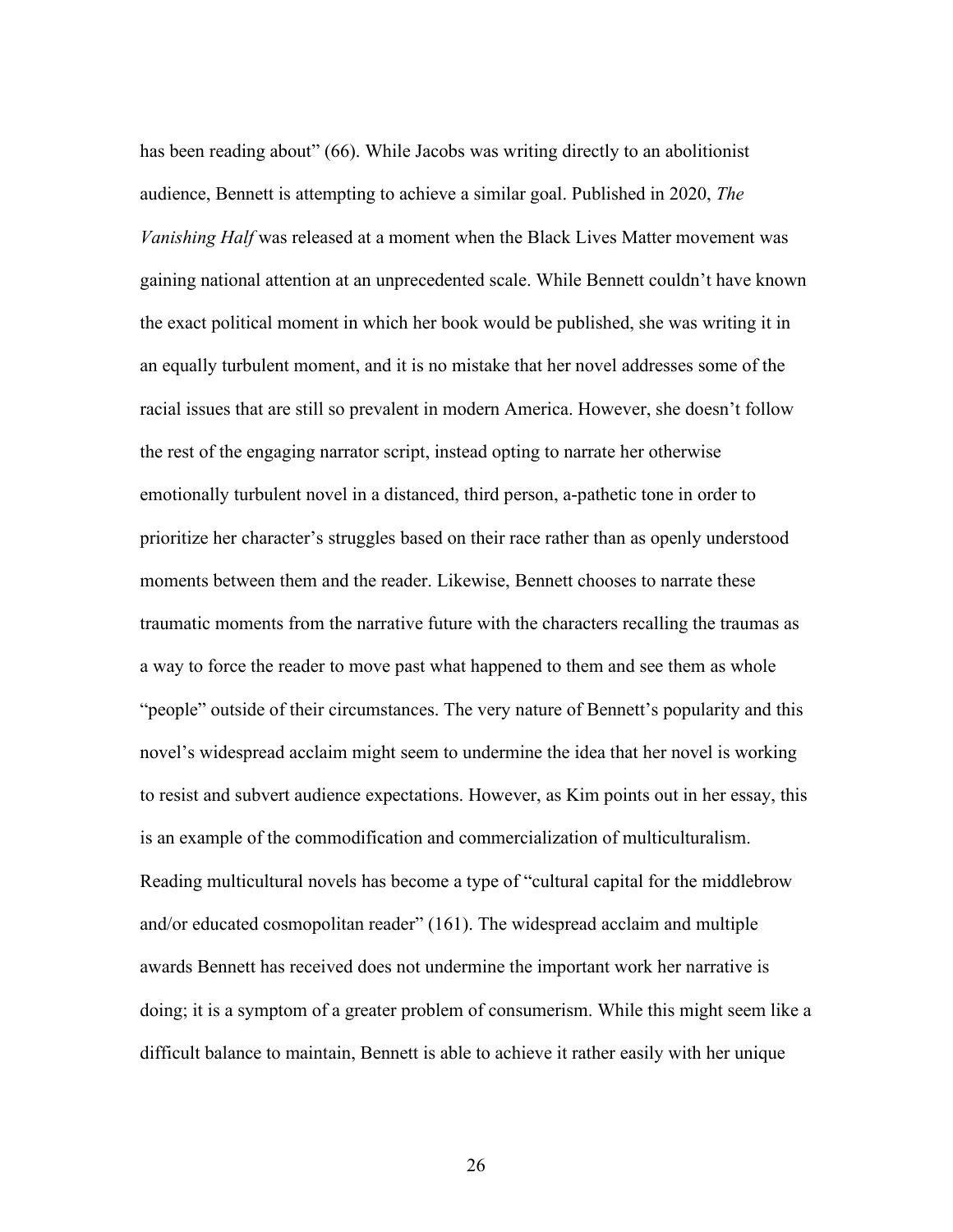narrative style that prioritizes history and race while also keeping her audience at arm's length from her characters' consciousnesses.

#### INTERRUPTIONS IN NARRATIVE FORM

In both *Corregidora* and *The Vanishing Half* the moments that most readily show the authors' resistance to narrative empathy are the ones that have the most narrative potential for drama and the ones that deal with tragedies and traumas in the characters' lives. Most authors would lean into these scenes and bring the readers along for the emotional impact that they bring not only out of an instinctive desire to elicit empathy, but because we have often been told that these are the scenes that make for good storytelling. In much the same way that moviegoers lean forward in anticipation during car chase scenes, readers look forward to reading pages of intense drama. Bennett and Jones instead want their readers to lean into other methods of characterization, which is why the scenes examined in this paper also share another common narrative technique: narrating from a temporal distance. Both novels are already narrated in past tense, but in the scenes where the characters are experiencing extreme emotions and the authors want to maintain distance in the face of content that would otherwise connect the reader to the characters, they decide to disconnect the scenes from the surrounding ones temporally.

The temporal distance is more obvious in *Corregidora* where the italicized flashbacks are formally set apart from the rest of the text, but even in the moments after her miscarriage, Ursa narrates them between moments in the narrative present where she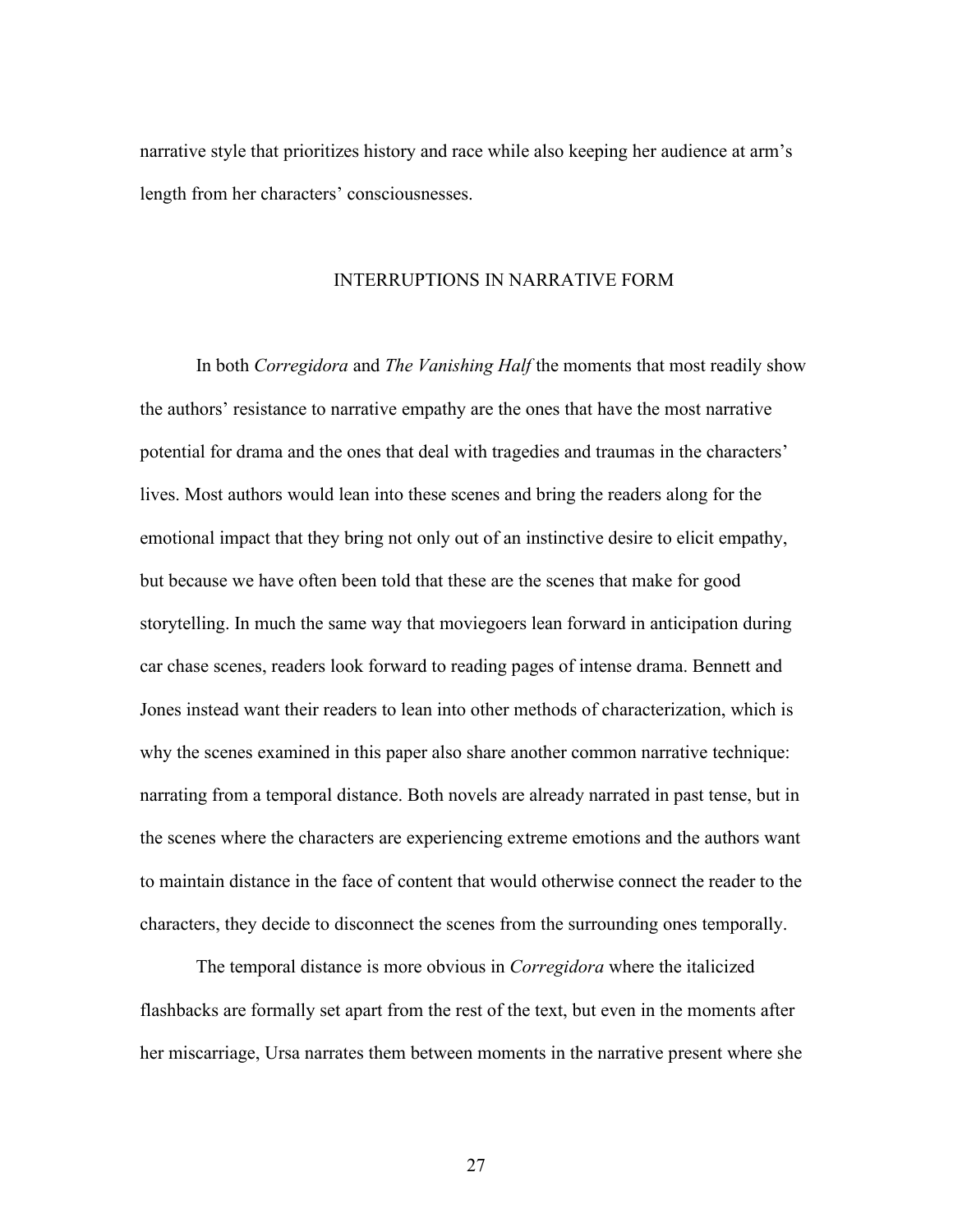is with Tadpole in his apartment. In *The Vanishing Half*, Bennett narrates the murder of the twins' father, Stella's assault, and Desiree's abuse between moments in the narrative present where the characters are not actually in the middle of those experiences. Desiree thinks about Sam's abuse after she is already on the train leaving him, Stella recalls her assault while in bed with Blake, and the narrator recounts Leon's murder after the girls are already grown up and out of Mallard. This removes the urgency that would normally be felt in these scenes, even in novels narrated in the past tense, because they read more like memories/flashbacks than action sequences. Both authors reserve the narrative present for moments of character and relationship building rather than emotionally traumatic scenes. Returning to Butler, each of these scenes is a point of interruption or stoppage that breaks up the seamless narrative of the plot. What this shows is that, while Butler's assumption might be correct about many novels, it is certainly not a universal truth, and an attention to narrative form and the way authors strive to offer up these points of interruption and stoppage in pursuit of a more truthful narrative is critical in a move from lyrical to legal empathy.

#### **CONCLUSION**

There have been many conversations over the past decade about whether or not narrative theory is a field worth continuing to study and what it would have to offer to the rest of the academic world, specifically in the realms of feminist and queer studies. While these fields offer new ways to examine literary texts, is the reverse also true? Hopefully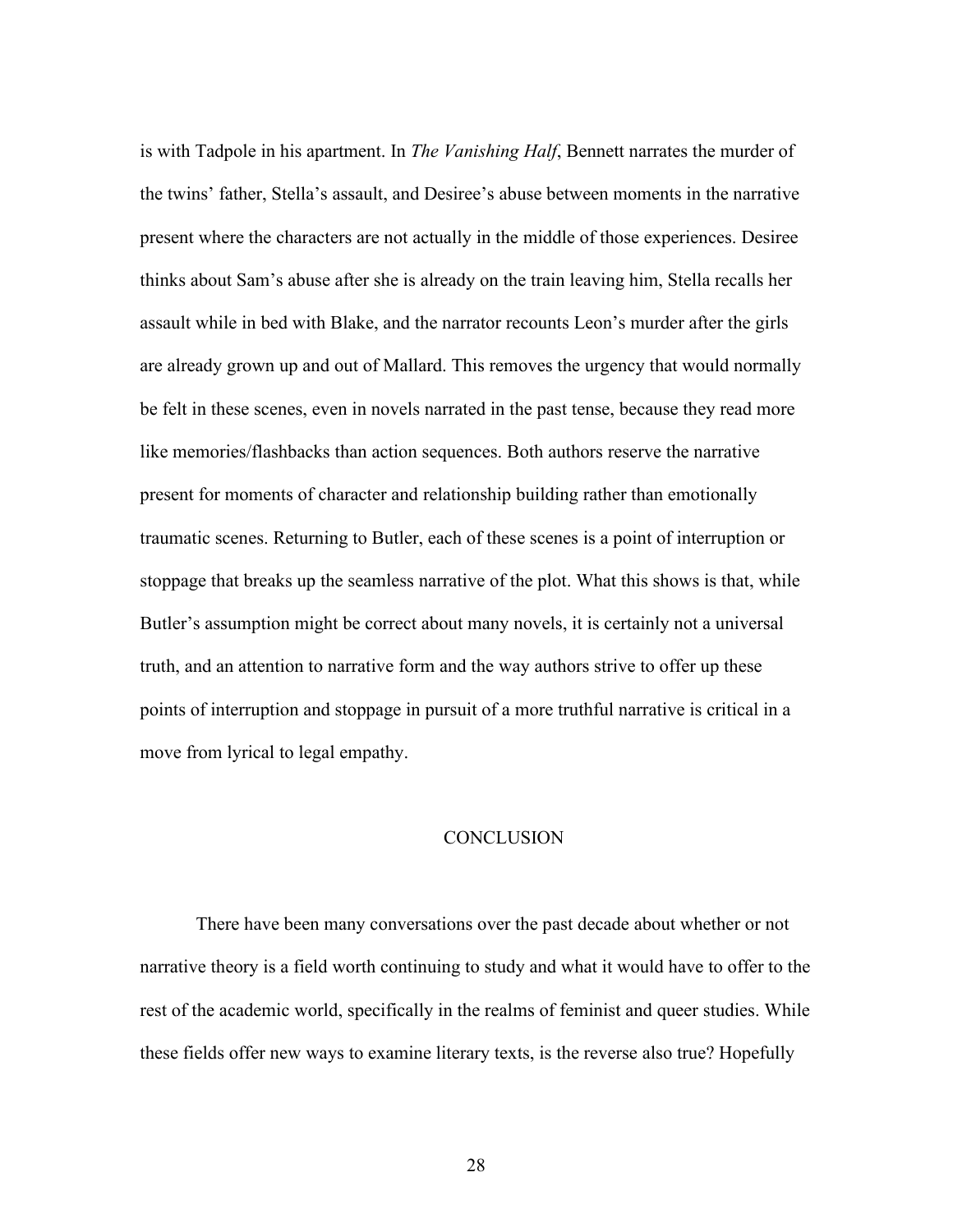these analyses offer some insight into how that might be true in a revamped narratology. Paying attention to how authors choose to form their character subjects and plots around ideas of identity and empathy can help us gain insight into if/how narratives can be used to affect positive social change. While that might seem a large and unrealistic goal in terms of widespread changes related to inequality, these changes can start at a much smaller level that has a significance we shouldn't overlook such as producing a wider range of characters in popular narrative. Great strides have already been made in this regard over the years, but as many critics have been quick to point out, these characters tend to be more tokenistic than representative of real change in thought, and this is largely because writers are still trying to portray these diverse characters in ways that are palpable to their largely white audiences. This includes stripping away any personality traits that might be seen as undesirable and fitting them into plots that are easily recognizable (meaning not unique to any of these diverse identities) and attempting to make them relatable and worthy of empathy.

Authors like Jones and Bennett, whether it was their intention or not, are doing important work that insists there isn't a need for understanding or empathy from the audience and that marginalized characters can exist in their own spaces. In this way, an understanding of narrative form, characterization, and narration are important tools for measuring the level of change in positive representation. If that is the case, then narrative theory still has something to offer to a multitude of fields, and as Warhol asserts in the introduction of *Narrative Theory Unbound*, these interdisciplinary studies of narrative are a rich source of scholarship that is still relatively untapped (4). Studies in narrative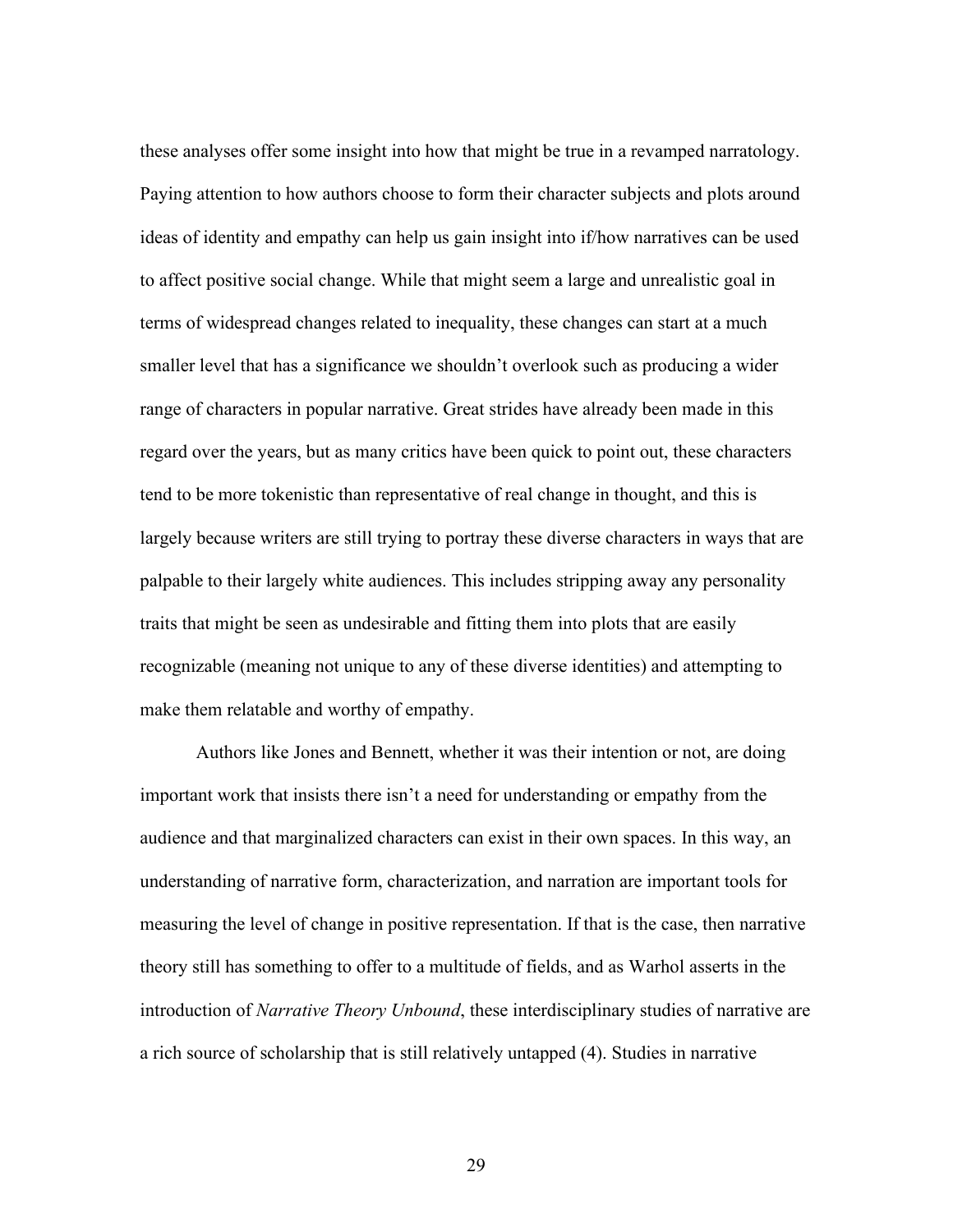empathy are a particularly rich field that will hopefully continue to lead to an exploration of the ways in which a lyrical subject can begin to be understood as a legal subject and what might be possible when that shift is fully realized.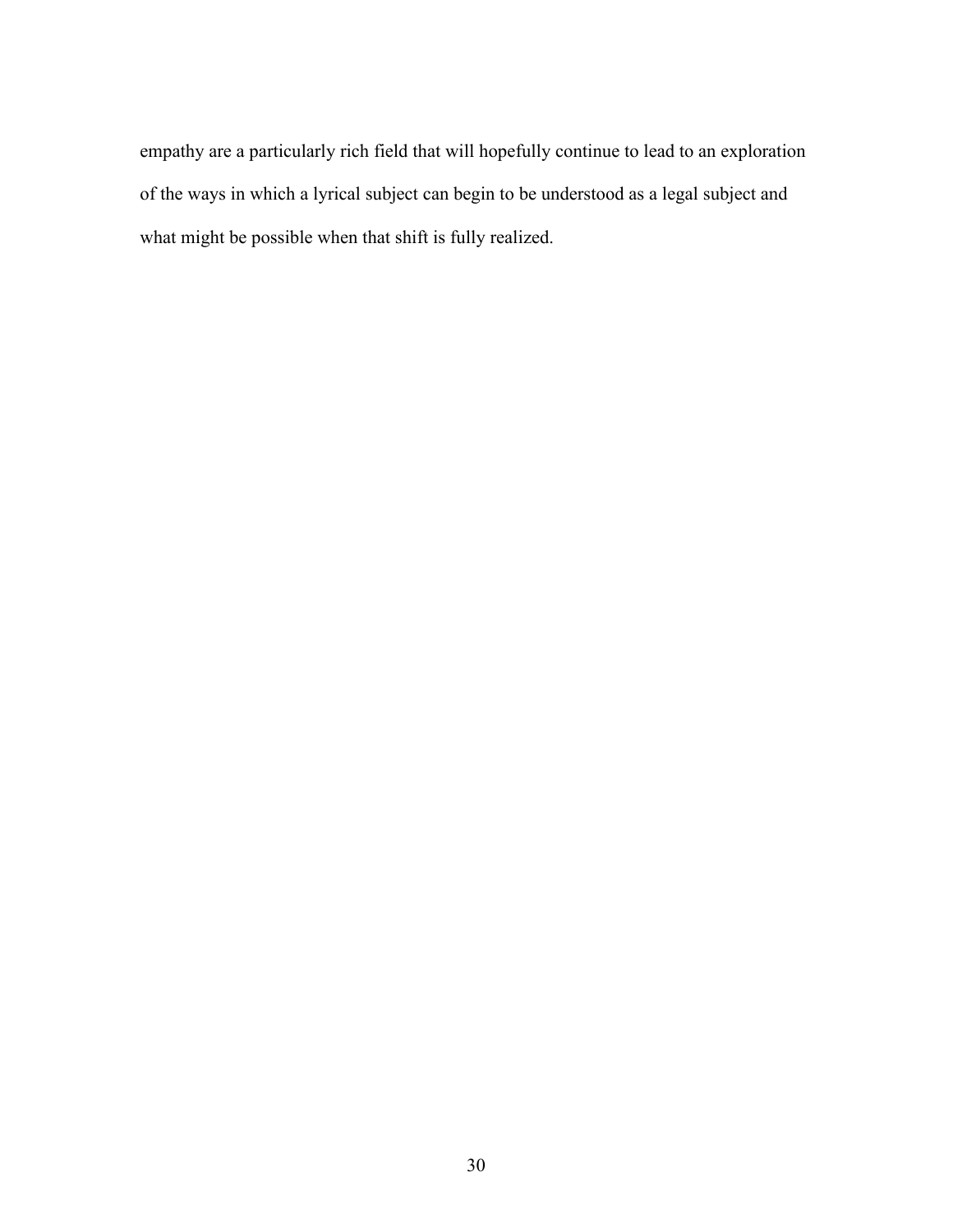#### Bibliography

Bal, Mieke. *Narratology: Introduction to the Theory of Narrative*. 3rd ed., University of Toronto Press, 2009.

Bennett, Brit. *The Vanishing Half*. Riverhead Books, 2020.

- Berlatsky, Eric L. *The Real, The True, and The Told: Postmodern Historical Narrative and The Ethics of Representation*. Ohio State University Press, 2011.
- Butler, Judith. *Giving an Account of Oneself*. New York: Fordham University Press, 2005.
- Caruth, Cathy. "Unclaimed Experience: Trauma and the Possibility of History." *Yale French Studies*, no. 79, 1991, pp. 181–192. *JSTOR*, www.jstor.org/stable/2930251. Accessed 17 Dec. 2020.
- ---. *Trauma: Explorations in Memory*. Johns Hopkins University Press, 1995.
- ---. *Unclaimed Experience: Trauma, Narrative, and History*. Johns Hopkins University Press, 1996.
- Chute, Hillary. Introduction. *Graphic Women: Life Narrative and Contemporary Comics*, by Chute, Columbia University Press, 2010, pp. 1-27. *EBSCOhost*, search.ebscohost.com/login.aspx?direct=true&db=e000xna&AN=384864.
- Donahue, James J., Jennifer Ann Ho, and Shaun Morgan, editors. *Narrative, Race, and Ethnicity in the United States*. The Ohio State University Press, 2017.
- Freed, Joanne Lipson. "Gendered Narratives of Trauma and Revision in Gayl Jones's 'Corregidora.'" *African American Review*, vol. 44, no. 3, 2011, pp. 409–420. *JSTOR*, www.jstor.org/stable/23316194. Accessed 17 Dec. 2020.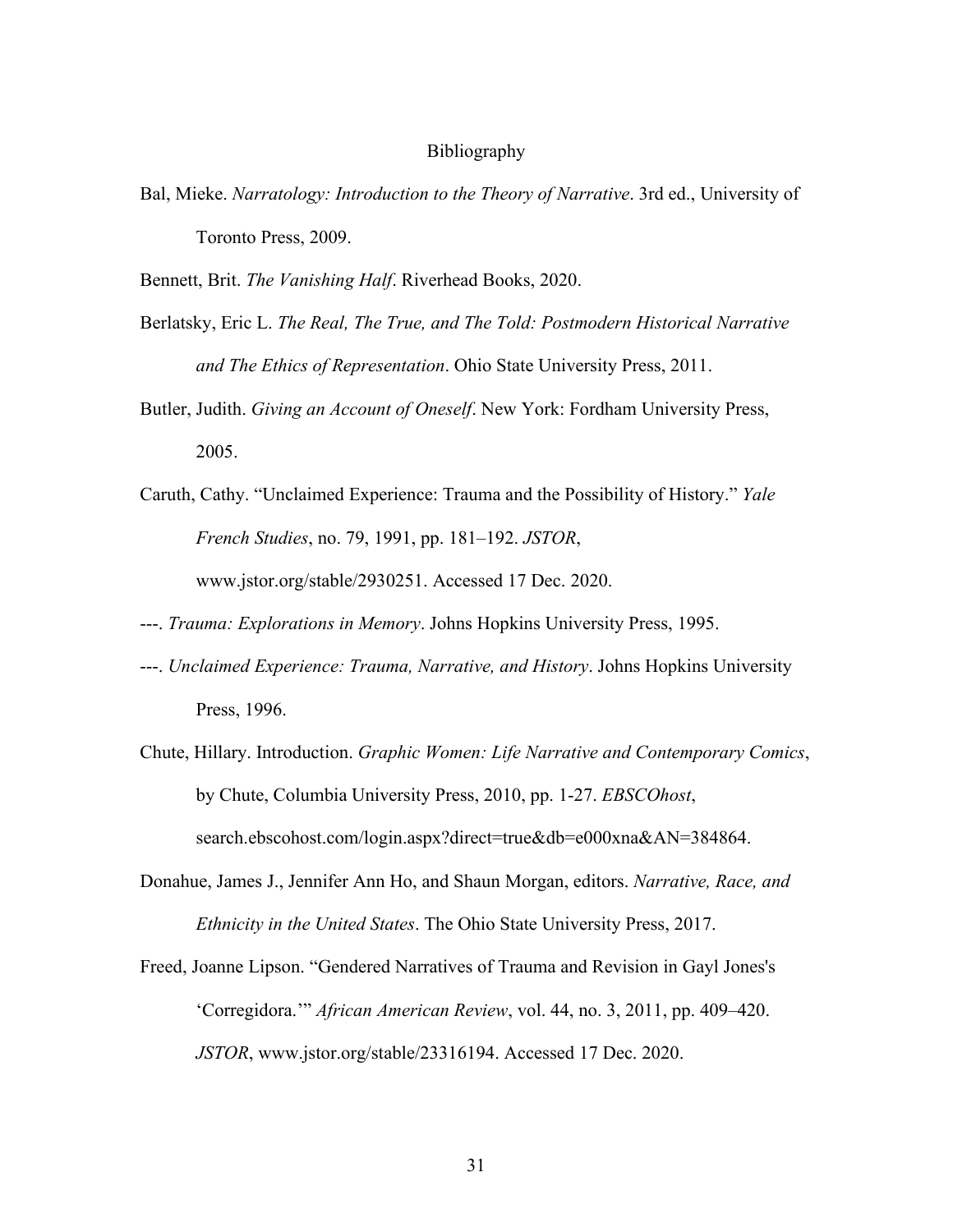Garrett, Matthew, editor. *The Cambridge Companion to Narrative Theory*. Cambridge University Press, 2018.

Godfrey, Mollie, and Vershawn Ashanti Young. "Introduction: The Neo-Passing Narrative." *Neo-Passing: Performing Identity after Jim Crow*, edited by Mollie Godfrey and Vershawn Ashanti Young, by Gayle Wald and Michele Elam, University of Illinois Press, Urbana; Chicago; Springfield, 2018, pp. 1–28. *JSTOR*, www.jstor.org/stable/10.5406/j.ctt21c4tm7.5. Accessed 30 Nov. 2020.

- Goldberg, Elizabeth Swanson. "Living the Legacy: Pain, Desire, and Narrative Time in Gayl Jones' 'Corregidora.'" *Callaloo*, vol. 26, no. 2, 2003, pp. 446–472. *JSTOR*, www.jstor.org/stable/33 00872. Accessed 17 Dec. 2020.
- Griffiths, Jennifer. "Uncanny Spaces: Trauma, Cultural Memory, and the Female Body in Gayl Jones's 'Corregidora' and Maxine Hong Kingston's 'The Woman Warrior.'" *Studies in the Novel*, vol. 38, no. 3, 2006, pp. 353–370. *JSTOR*, www.jstor.org/stable/29533769. Accessed 17 Dec. 2020.
- Harb, Sirène. "Memory, History and Self-Reconstruction in Gayl Jones's 'Corregidora.'" *Journal of Modern Literature*, vol. 31, no. 3, 2008, pp. 116–136. *JSTOR*, www.jstor.org/stable/25167557. Accessed 17 Dec. 2020.
- Hawthorne, Jeremy. *The Reader as Peeping Tom: Nonreciprocal Gazing in Narrative Fiction and Film*. Ohio State University Press, 2014.
- Herman, David, et al., editors. *Narrative Theory: Core Concepts and Critical Debates*. Ohio State University Press, 2012.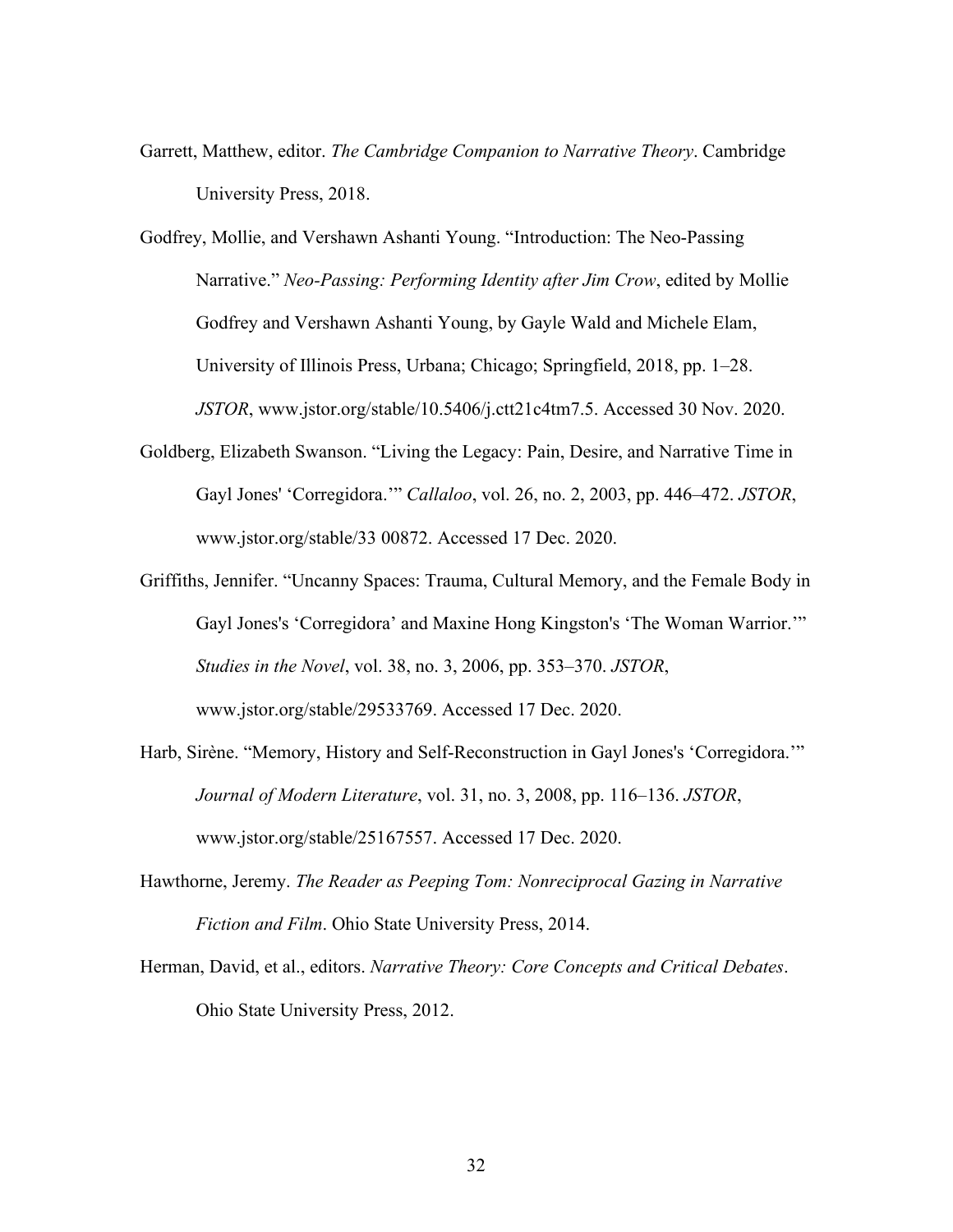- Herman, Luc, and Bart Vervaeck. *Handbook of Narrative Analysis*. University of Nebraska Press, 2005.
- Hill Collins, Patricia. *Black Feminist Thought : Knowledge, Consciousness, and the Politics of Empowerment*. Routledge, 1990.
- Hogan, Patrick Colm. *Understanding Nationalism: On Narrative, Cognitive Science, and Identity*. Ohio State University Press, 2018.
- Johnson, Barbara. "Rigorous Unreliability." *Yale French Studies*, no. 69, 1985, pp. 73– 80. *JSTOR*, www.jstor.org/stable/2929925.
- ---. "Women and Allegory." *The Wake of Deconstruction,* Blackwell Publishers, 1994, 52-75.
- Jonathan Culler. On Deconstruction : Theory and Criticism After Structuralism. Cornell University Press, 2007. EBSCOhost,

search.ebscohost.com/login.aspx?direct=true&db=e000xna&AN=881681.

Jones, Gayl. *Corregidora*. Beacon Press, 2019.

- Keen, Suzanne. "Intersectional Narratology in the Study of Narrative Empathy," *Narrative Theory Unbound: Queer and Feminist Interventions*, edited by Robyn Warhol and Susan Lanser, Ohio State University Press, 2015, pp. 123-146.
- Kim, Sue J. "Empathy and 1970s Novels by Third World Women," *Narrative Theory Unbound: Queer and Feminist Interventions*, edited by Robyn Warhol and Susan Lanser, Ohio State University Press, 2015, pp. 147-165.
- Kindt, Tom, and Hans-Harald Muller, editors. *What Is Narratology?: Questions and Answers Regarding the Status of a Theory*. Walter De Gruyter, 2003.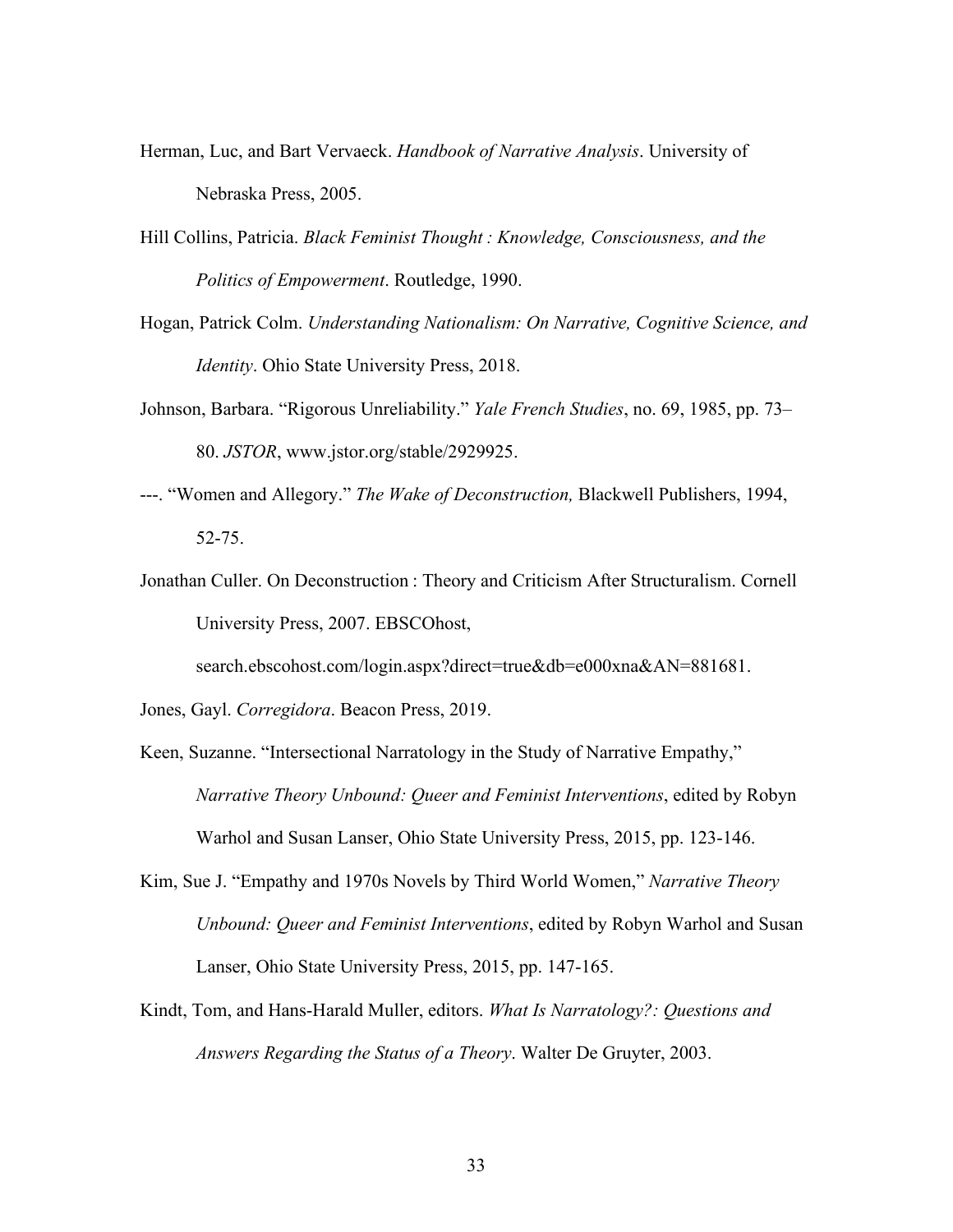Lanser, Susan. "Gender and Narrative." *The Living Handbook of Narratology*, University of Hamburg, 17 June 2013, www.lhn.uni-hamburg.de/node/86.html.

Larsen, Nella. *Passing*. Compass Circle, 2019.

Li, Stephanie. "Love and the Trauma of Resistance in Gayl Jones's 'Corregidora.'" *Callaloo*, vol. 29, no. 1, 2006, pp. 131–150. *JSTOR*, www.jstor.org/stable/3805699. Accessed 17 Dec. 2020.

- McDowell, Deborah E. *The Changing Same: Black Women's Literature, Criticism, and Theory*. Indiana University Press, 1995.
- Messent, Peter B. *New Readings of the American Novel: Narrative Theory and Its Application*. University of Alabama Press, 1998.
- Punday, Daniel. *Narrative After Deconstruction*. State University of New York Press, 2003.
- Ryan, Marie-Laure, editor. *Narrative Across Media: The Languages of Storytelling*. University of Nebraska Press, 2004.
- Senna, Danzy. *Caucasia*. Riverhead Books, 1999.
- Setka, Stella. "Haunted by the Past: Traumatic Rememory and Black Feminism in Gayl Jones's 'Corregidora.'" *Mosaic: An Interdisciplinary Critical Journal*, vol. 47, no. 1, 2014, pp. 129–144. *JSTOR*, www.jstor.org/stable/44030131. Accessed 17 Dec. 2020.
- Snaza, Nathan. *Animate Literacies: Literature, Affect, and the Politics of Humanism*. Duke University Press, 2019.